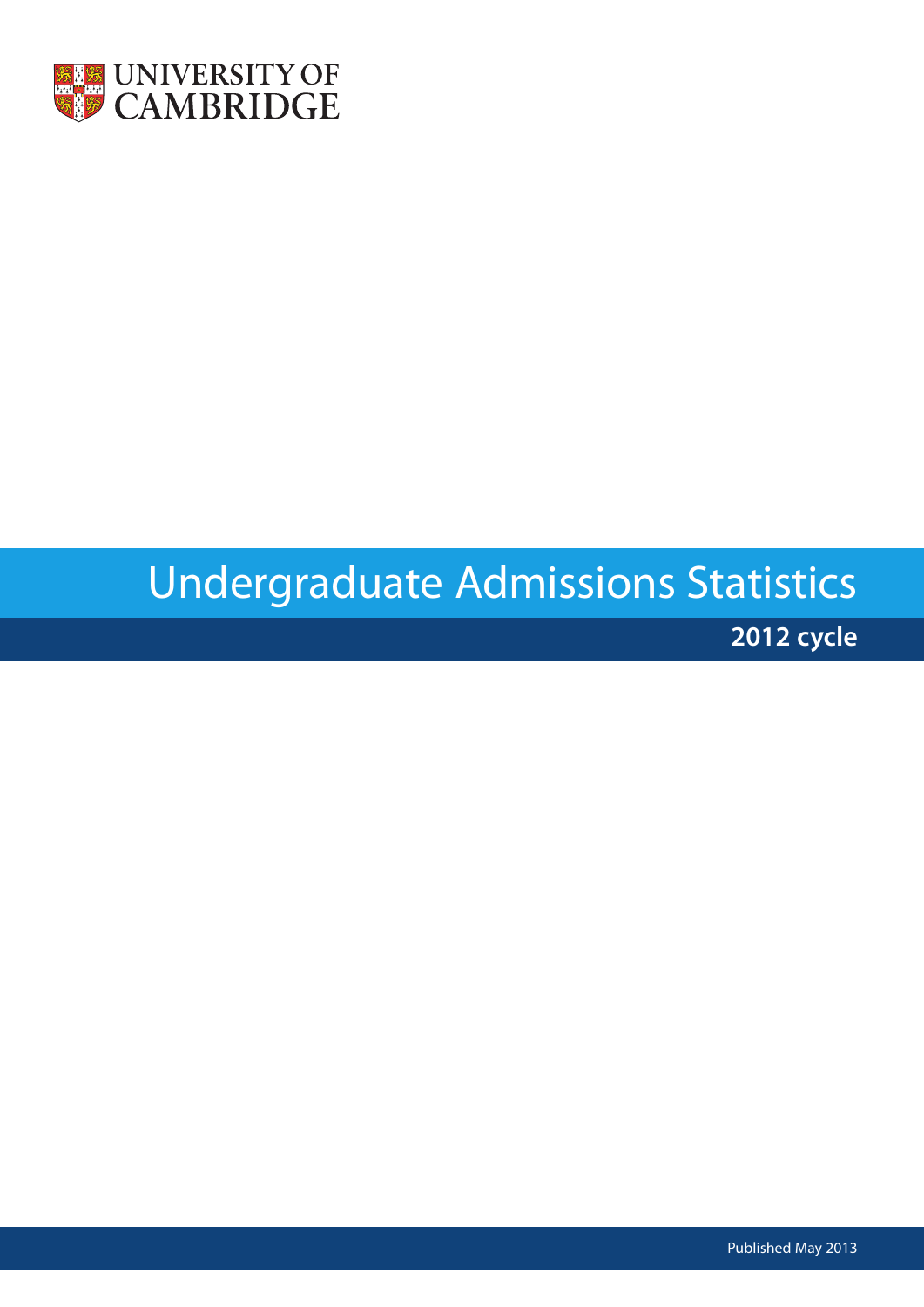**The following tables and charts are produced annually and are intended to provide a statistical analysis of applicants to the Cambridge Colleges based on UCAS data.**

**The data has been prepared on behalf of the Admissions Forum of the Cambridge Colleges by Cambridge Admissions Office (telephone: 01223 333308, email: caodata@admin.cam.ac.uk).**

## **Contents**

Undergraduate admissions statistics are provided in the following categories:

| $\mathbf{1}$   | School/college type                              | $\overline{4}$ |
|----------------|--------------------------------------------------|----------------|
| $\overline{2}$ | Region                                           | 5              |
| 3              | <b>UCAS tariff</b>                               | 9              |
| $\overline{4}$ | <b>Subject</b>                                   | 11             |
| 5              | <b>College</b>                                   | 19             |
| 6              | Age                                              | 22             |
| $\overline{7}$ | HE participation neighbourhood (POLAR2 quintile) | 23             |
| 8              | <b>Ethnicity</b>                                 | 24             |
| 9              | <b>Disability</b>                                | 25             |
| 10             | The admissions process                           | 26             |

## Notes for information

- These statistics refer to applications made from September 2011 onwards for admission to courses starting in October 2012 or by deferred entry for courses starting in October 2013. Applicants holding a deferred offer from previous admissions rounds are not included. Please note that the statistics also exclude 115 applicants (127 last year) through UCAS who did not submit a Supplementary Application Questionnaire (SAQ) in addition to a UCAS application, as required to complete their submission to the University.
- The term 'Home'refers to applicants who have indicated in their UCAS application that they are UK nationals permanently resident in the UK. For more information about the UCAS application process please see: **www.ucas.com/students/apply/**.
- Acceptance figures include only those applicants who received an unconditional firm offer of a place. It excludes those made conditional offers who were unsuccessful at confirmation.
- Percentages throughout have been rounded to one decimal place, so values given may not always add up to 100.
- Please note that these statistics are not intended for use in the University's return to the Office of Fair Access (OFFA), as they are calculated on a different basis. OFFA reporting is on a year of entry rather than an admissions round basis, and excludes students who withdrew post-confirmation or otherwise did not come into residence at the University.
- Equivalent tables for the previous application cycle may be found in: **www.study.cam.ac.uk/undergraduate/apply/statistics/archive/admissionsstatistics2011.pdf**.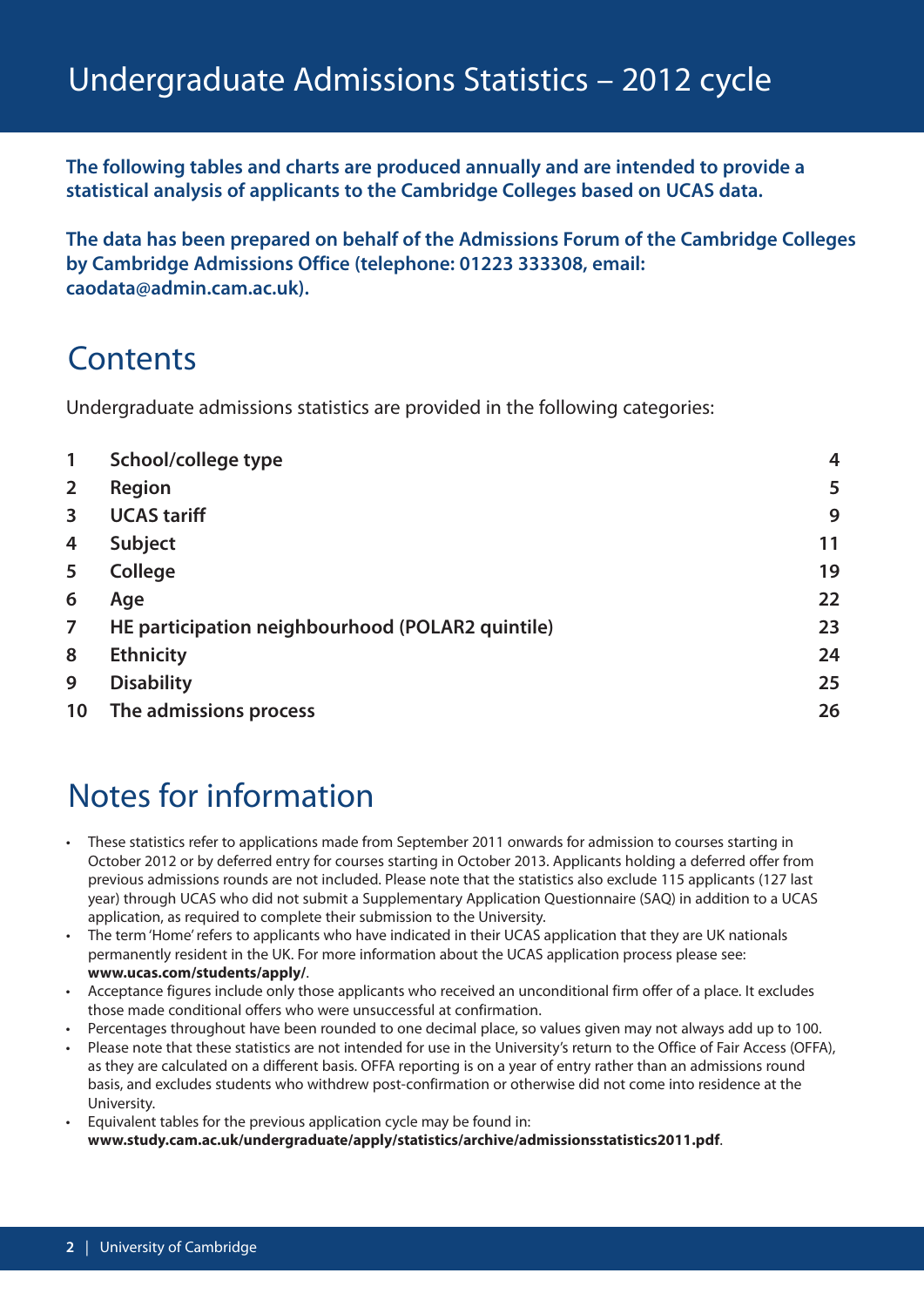## Summary

Please note that last year's figures are shown in *italics* in brackets.

#### **Table 1.1 Applications and acceptances by type of school/college and gender**

- The total number of applications is 15,701 *(15,389)*, an increase of 2.0%.
- The total number of acceptances is 3,437 *(3,274)*, an increase of 5.0%.
- The male:female ratio of accepted students is 54:46 *(54:46)*.
- For applications from Home students attending UK schools/colleges the proportions of acceptances by school/college type are:

Maintained 63.3% *(58.8%)* Independent 36.7% *(41.2%)*

#### **Table 3.1 Applications and acceptances by UCAS tariff scores and gender**

- Of those accepted, 97.4% *(97.6%)* achieved the equivalent of A\*AA (380 UCAS tariff points) or better counting **only** their best three A Levels excluding General Studies and Critical Thinking.
- The number of **unsuccessful** applicants who went on to achieve the equivalent of A\*AA (380 UCAS tariff points) or better counting **only** their best three A Levels excluding General Studies and Critical Thinking is 4,843 *(4,858)*.

#### **Table 7.1 Home applicants and acceptances by HE participation neighbourhood (POLAR2 quintile)**

• The proportion of those accepted whose home postcode has a matching value in the POLAR2 directory and who are in the lowest participation quintile is 3.6% *(2.7%)*. In addition, 0.5% *(0.4%)* of those accepted had a home postcode with no match or value in the POLAR2 directory.

#### **Table 8.1 Home applicants and acceptances by ethnic origin**

The proportion of those accepted whose ethnicity is known and who declare they have an ethnic minority background or other is 16.4% *(15.0%)*. In addition, 1.0% *(1.0%)* of those accepted chose not to declare their ethnic origin.

#### **Table 9.1 Applicants and acceptances by disability**

• The proportion of those accepted who declare they have a disability is 5.1% *(5.1%)*.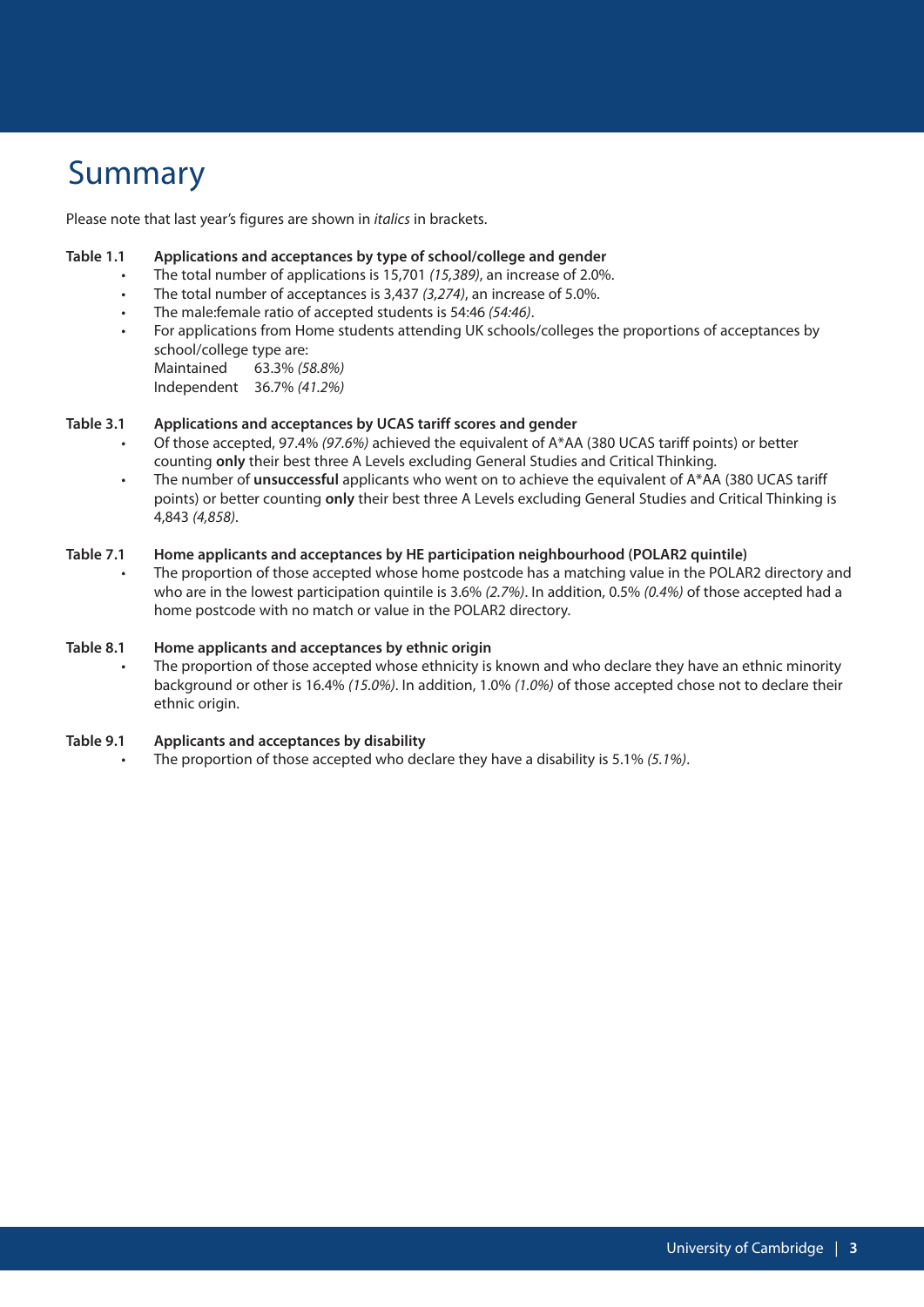|                               |             |               | <b>Applications</b> |                           | <b>Acceptances and success rates</b> |               |               |       |                  |  |  |  |  |
|-------------------------------|-------------|---------------|---------------------|---------------------------|--------------------------------------|---------------|---------------|-------|------------------|--|--|--|--|
| <b>Type of school/college</b> | <b>Male</b> | <b>Female</b> | <b>Totals</b>       | $\%$                      | <b>Male</b>                          | <b>Female</b> | <b>Totals</b> | $\%$  | Success rate (%) |  |  |  |  |
| <b>Home applications</b>      |             |               |                     |                           |                                      |               |               |       |                  |  |  |  |  |
| <b>Maintained</b>             | 3,346       | 2,604         | 5,950               | 37.9                      | 827                                  | 783           | 1,610         | 46.8  | 27.1             |  |  |  |  |
| Comprehensive School          | 1,548       | 1,166         | 2,714               | 17.3                      | 332                                  | 343           | 675           | 19.6  | 24.9             |  |  |  |  |
| Grammar School                | 923         | 733           | 1,656               | 10.5                      | 311                                  | 247           | 558           | 16.2  | 33.7             |  |  |  |  |
| Sixth Form College            | 525         | 419           | 944                 | 6.0                       | 119                                  | 132           | 251           | 7.3   | 26.6             |  |  |  |  |
| <b>Further Education</b>      | 146         | 126           | 272                 | 1.7                       | 20                                   | 19            | 39            | 1.1   | 14.3             |  |  |  |  |
| <b>Tertiary College</b>       | 95          | 83            | 178                 | 1.1                       | 21                                   | 21            | 42            | 1.2   | 23.6             |  |  |  |  |
| <b>Other Maintained</b>       | 109         | 77            | 186                 | 1.2                       | 24                                   | 21            | 45            | 1.3   | 24.2             |  |  |  |  |
| Independent                   | 1,506       | 1,264         | 2,770               | 17.6                      | 487                                  | 446           | 933           | 27.1  | 33.7             |  |  |  |  |
| Other and Overseas            | 210         | 217           | 427                 | 2.7                       | 29                                   | 21            | 50            | 1.5   | 11.7             |  |  |  |  |
| <b>Subtotals</b>              | 5,062       | 4,085         | 9,147               | 58.3                      | 1,343                                | 1,250         | 2,593         | 75.4  | 28.3             |  |  |  |  |
|                               |             |               |                     | <b>Other applications</b> |                                      |               |               |       |                  |  |  |  |  |
| Maintained                    | 308         | 229           | 537                 | 3.4                       | 43                                   | 34            | 77            | 2.2   | 14.3             |  |  |  |  |
| Independent                   | 529         | 483           | 1,012               | 6.4                       | 125                                  | 91            | 216           | 6.3   | 21.3             |  |  |  |  |
| Other and Overseas            | 2,725       | 2,280         | 5,005               | 31.9                      | 337                                  | 214           | 551           | 16.0  | 11.0             |  |  |  |  |
| <b>Subtotals</b>              | 3,562       | 2,992         | 6,554               | 41.7                      | 505                                  | 339           | 844           | 24.6  | 12.9             |  |  |  |  |
| <b>Totals</b>                 | 8,624       | 7,077         | 15,701              | 100.0                     | 1,848                                | 1,589         | 3,437         | 100.0 | 21.9             |  |  |  |  |

## **Table 1.1 Applications and acceptances to Cambridge by type of school/college and gender 2012**

The 'Other and Overseas' category consists largely of applicants at schools and colleges outside the UK, but includes applicants from a variety of non-school/college institutions within the UK. The 'Other Maintained' category for Home applications includes City Technology Colleges, Academies and Special Schools.

For applications from Home students attending UK schools/colleges the proportions of acceptances by school/college type are:

Maintained **63.3%** (*58.8% in the previous cycle*) Independent **36.7%** (*41.2% in the previous cycle*)

## **Table 1.2 UK schools/colleges submitting Home applicants and receiving acceptances to Cambridge in any of the last three years (2010-2012)**

| Type of school/college   | <b>Applications</b> | <b>Acceptances</b> |
|--------------------------|---------------------|--------------------|
| <b>Maintained</b>        | 2,084               | 1,195              |
| Comprehensive School     | 1,435               | 772                |
| Grammar School           | 222                 | 202                |
| Sixth Form College       | 98                  | 82                 |
| <b>Further Education</b> | 190                 | 77                 |
| <b>Tertiary College</b>  | 43                  | 19                 |
| <b>Other Maintained</b>  | 96                  | 43                 |
| Independent              | 546                 | 381                |
| <b>Totals</b>            | 2,630               | 1,576              |

The 'Other Maintained' category includes City Technology Colleges, Academies and Special Schools.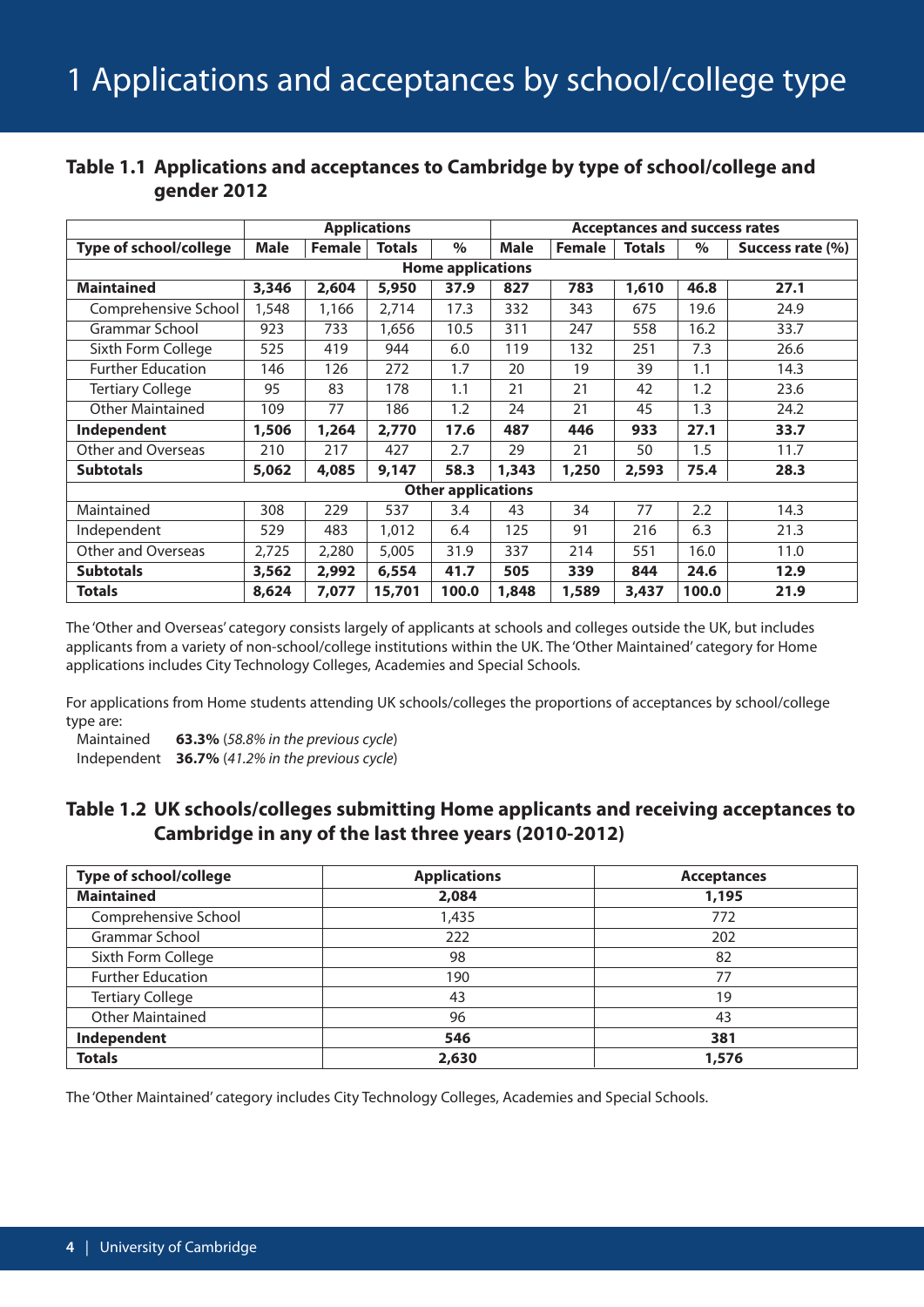|                           |        | <b>Applications</b> | <b>Acceptances and success rates</b> |       |                  |  |
|---------------------------|--------|---------------------|--------------------------------------|-------|------------------|--|
| <b>Region of domicile</b> | No.    | $\%$                | No.                                  | $\%$  | Success rate (%) |  |
| Northern Ireland          | 199    | 1.3                 | 57                                   | 1.7   | 28.6             |  |
| North East                | 235    | 1.5                 | 64                                   | 1.9   | 27.2             |  |
| Wales                     | 269    | 1.7                 | 60                                   | 1.7   | 22.3             |  |
| Scotland                  | 324    | 2.1                 | 75                                   | 2.2   | 23.1             |  |
| West Midlands             | 567    | 3.6                 | 166                                  | 4.8   | 29.3             |  |
| Yorkshire & The Humber    | 575    | 3.7                 | 153                                  | 4.5   | 26.6             |  |
| East Midlands             | 685    | 4.4                 | 165                                  | 4.8   | 24.1             |  |
| South West                | 719    | 4.6                 | 212                                  | 6.2   | 29.5             |  |
| North West                | 775    | 4.9                 | 191                                  | 5.6   | 24.6             |  |
| Eastern                   | 1,298  | 8.3                 | 352                                  | 10.2  | 27.1             |  |
| South East                | 1,898  | 12.1                | 571                                  | 16.6  | 30.1             |  |
| Greater London            | 2,288  | 14.6                | 625                                  | 18.2  | 27.3             |  |
| Overseas (outside UK)     | 5,869  | 37.4                | 746                                  | 21.7  | 12.7             |  |
| <b>Totals</b>             | 15,701 | 100.0               | 3,437                                | 100.0 | 21.9             |  |

## **Table 2.1 Applications and acceptances to Cambridge by region 2012**

The regions listed are based on applicants'Area of Permanent Residence (APR) code, as provided by UCAS.



**Number of applications to Cambridge by region 2012**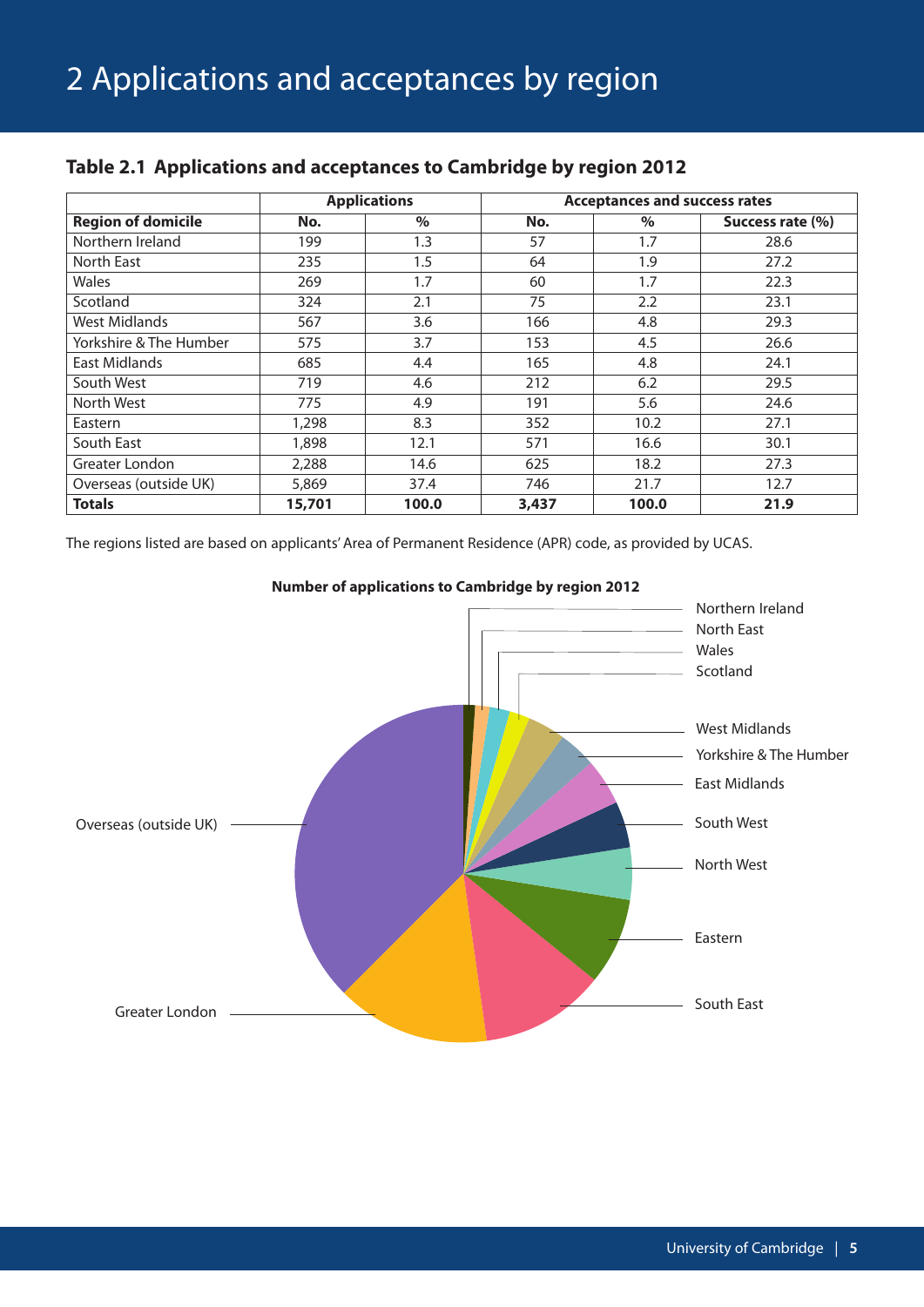#### **Success rate by region 2012**



## **Table 2.2 Applications and acceptances nationally by region 2012 [Source: UCAS]**

|                            | <b>Applications</b> |       | <b>Acceptances</b> |       |  |
|----------------------------|---------------------|-------|--------------------|-------|--|
| <b>Country of domicile</b> | No.                 | $\%$  | No.                | $\%$  |  |
| Northern Ireland           | 19,377              | 3.0   | 13,283             | 2.9   |  |
| North East                 | 19,756              | 3.0   | 14,916             | 3.2   |  |
| Wales                      | 24,845              | 3.8   | 19,307             | 4.2   |  |
| East Midlands              | 34,390              | 5.3   | 25,993             | 5.6   |  |
| South West                 | 41,067              | 6.3   | 31,227             | 6.7   |  |
| Yorkshire & The Humber     | 42,109              | 6.4   | 32,102             | 6.9   |  |
| Scotland                   | 45,116              | 6.9   | 30,899             | 6.6   |  |
| Eastern                    | 45,968              | 7.0   | 35,297             | 7.6   |  |
| <b>West Midlands</b>       | 47,869              | 7.3   | 36,455             | 7.8   |  |
| North West                 | 62,782              | 9.6   | 47,849             | 10.3  |  |
| South East                 | 70,172              | 10.7  | 54,047             | 11.6  |  |
| Greater London             | 91,301              | 14.0  | 66,016             | 14.2  |  |
| Overseas (outside UK)      | 108,885             | 16.7  | 57,519             | 12.4  |  |
| <b>Totals</b>              | 653,637             | 100.0 | 464,910            | 100.0 |  |

The regions listed are based on applicants'Area of Permanent Residence (APR) code.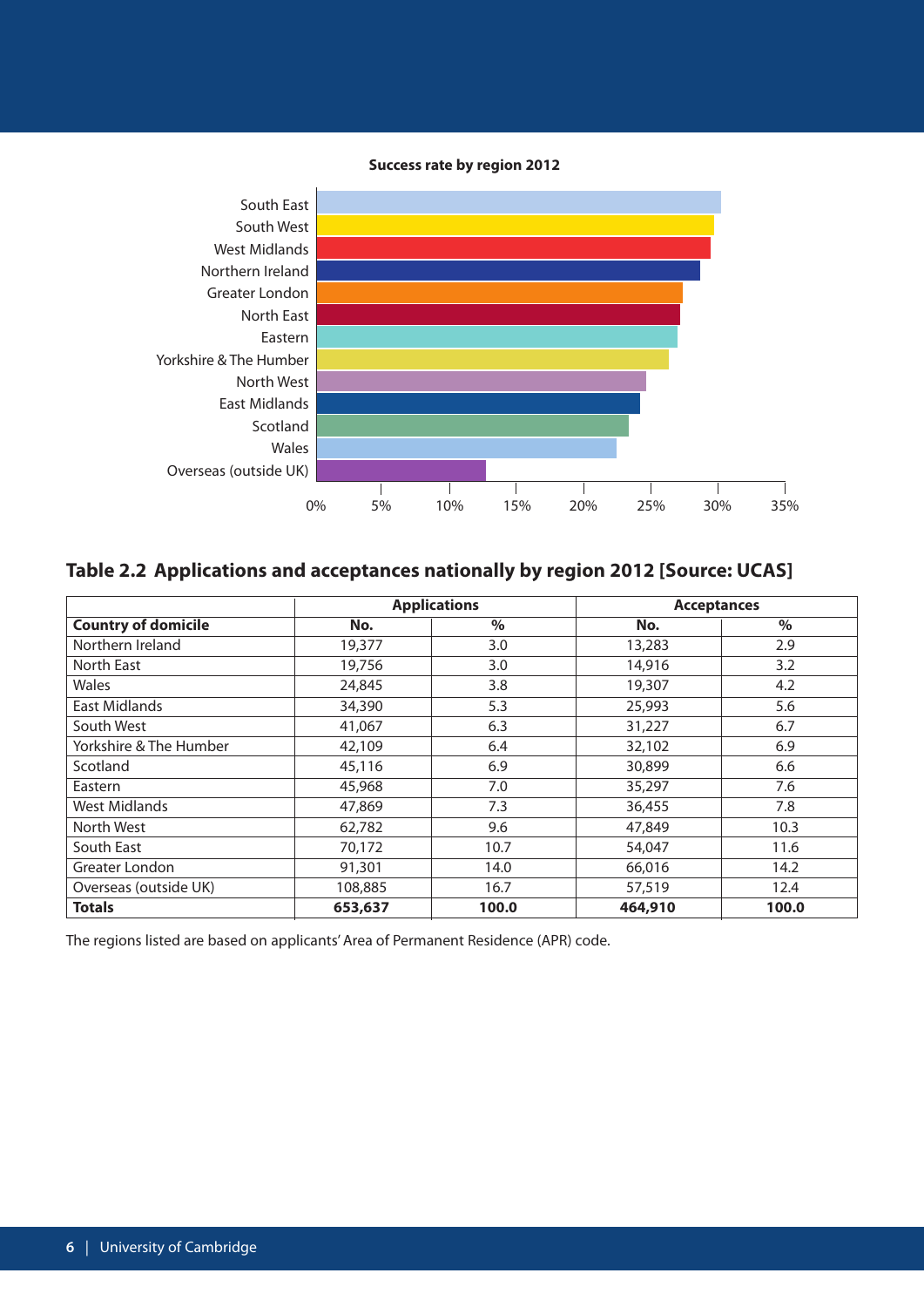|                                 |                 | <b>Applications</b> |       | <b>Acceptances and success rates</b> |                  |
|---------------------------------|-----------------|---------------------|-------|--------------------------------------|------------------|
| <b>Country of domicile</b>      | No.             | $\%$                | No.   | $\frac{9}{6}$                        | Success rate (%) |
| China                           | 538             | 9.2                 | 79    | 10.6                                 | 14.7             |
| Hong Kong                       | 492             | 8.4                 | 81    | 10.9                                 | 16.5             |
| Singapore                       | 381             | 6.5                 | 59    | 7.9                                  | 15.5             |
| Germany                         | 306             | 5.2                 | 58    | 7.8                                  | 19.0             |
| <b>United States of America</b> | 275             | 4.7                 | 24    | 3.2                                  | 8.7              |
| Malaysia                        | 269             | 4.6                 | 31    | 4.2                                  | 11.5             |
| Italy                           | 227             | 3.9                 | 22    | 2.9                                  | 9.7              |
| India                           | 211             | 3.6                 | 22    | 2.9                                  | 10.4             |
| Canada                          | 203             | 3.5                 | 12    | 1.6                                  | 5.9              |
| Pakistan                        | 198             | 3.4                 | 5     | 0.7                                  | 2.5              |
| France                          | 179             | 3.0                 | 24    | 3.2                                  | 13.4             |
| Ireland                         | 164             | 2.8                 | 10    | 1.3                                  | 6.1              |
| Poland                          | 145             | 2.5                 | 15    | 2.0                                  | 10.3             |
| Romania                         | 136             | 2.3                 | 24    | 3.2                                  | 17.6             |
| Belgium                         | 100             | $\overline{1.7}$    | 11    | $\overline{1.5}$                     | 11.0             |
| Sweden                          | 89              | 1.5                 | 15    | 2.0                                  | 16.9             |
| Spain                           | 88              | 1.5                 | 12    | 1.6                                  | 13.6             |
| Australia                       | $\overline{82}$ | 1.4                 | 11    | 1.5                                  | 13.4             |
| Netherlands                     | 76              | 1.3                 | 10    | 1.3                                  | 13.2             |
| Korea (South)                   | 76              | 1.3                 | 10    | 1.3                                  | 13.2             |
| Greece                          | 75              | 1.3                 | $8\,$ | 1.1                                  | 10.7             |
| Austria                         | 72              | 1.2                 | 13    | 1.7                                  | 18.1             |
| Switzerland                     | 72              | 1.2                 | 14    | 1.9                                  | 19.4             |
| Cyprus (European Union)         | 69              | 1.2                 | 16    | 2.1                                  | 23.2             |
| <b>Bulgaria</b>                 | 67              | 1.1                 | 8     | 1.1                                  | 11.9             |
| Other EU                        | 358             | 6.1                 | 59    | 7.9                                  | 16.5             |
| Other International             | 921             | 15.7                | 93    | 12.5                                 | 10.1             |
| <b>Totals</b>                   | 5,869           | 100.0               | 746   | 100.0                                | 12.7             |

## **Table 2.3 Applications and acceptances to Cambridge by country 2012**

This table lists the top 25 countries outside the UK submitting applications to Cambridge. The countries listed are based on applicants'Area of Permanent Residence (APR) code.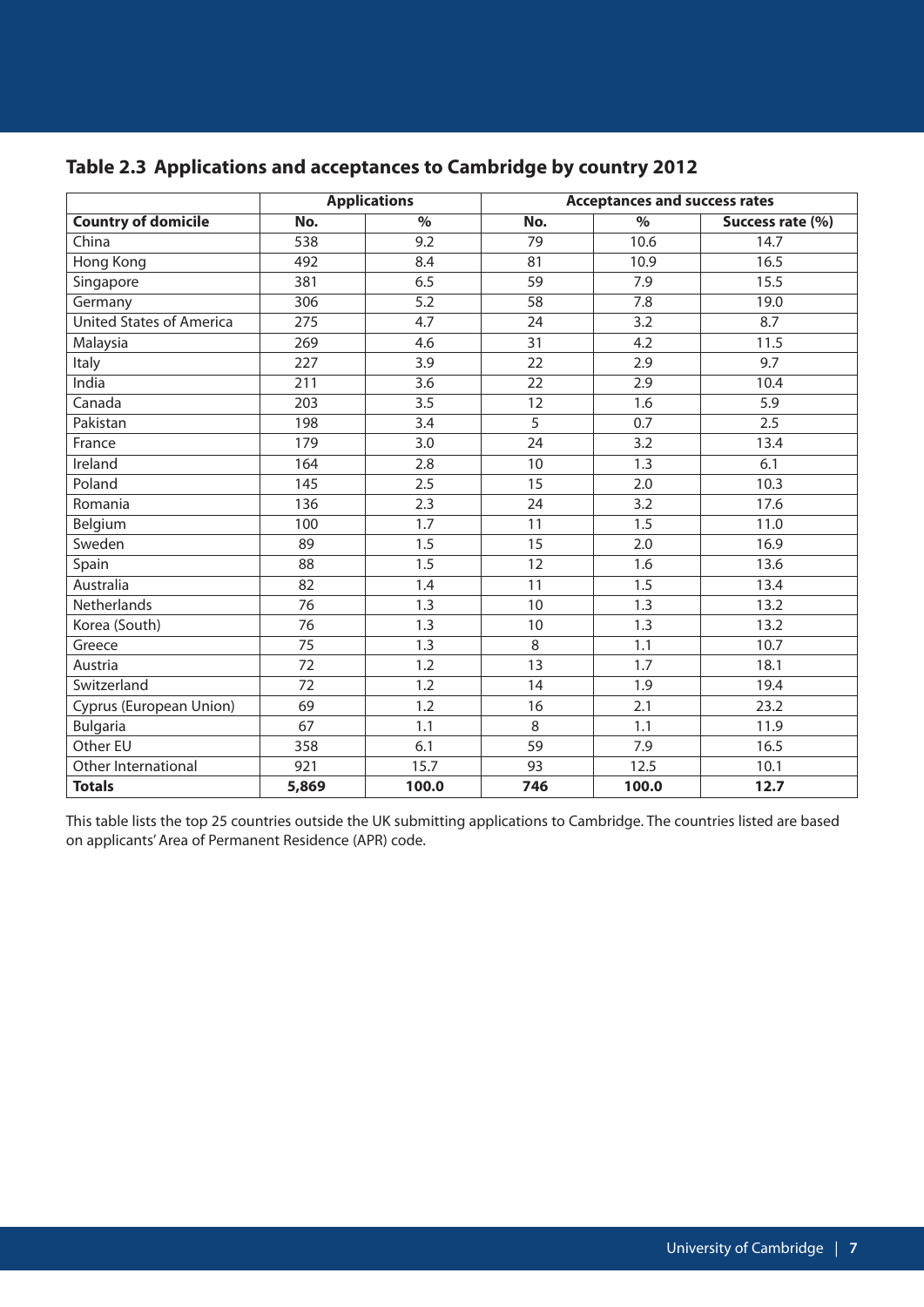|                                 |         | <b>Applications</b> | <b>Acceptances</b> |                  |  |
|---------------------------------|---------|---------------------|--------------------|------------------|--|
| <b>Country of domicile</b>      | No.     | $\%$                | No.                | $\%$             |  |
| China                           | 12,182  | 11.2                | 7,273              | 12.6             |  |
| Hong Kong                       | 6,454   | 5.9                 | 3,916              | 6.8              |  |
| Ireland                         | 6,131   | 5.6                 | 2,008              | 3.5              |  |
| France                          | 4,155   | 3.8                 | 2,286              | 4.0              |  |
| Malaysia                        | 4,130   | 3.8                 | 2,556              | 4.4              |  |
| Singapore                       | 3,835   | 3.5                 | 1,769              | 3.1              |  |
| India                           | 3,602   | 3.3                 | 1,447              | 2.5              |  |
| Germany                         | 3,596   | 3.3                 | 1,851              | 3.2              |  |
| <b>United States of America</b> | 3,487   | 3.2                 | 1,419              | 2.5              |  |
| Cyprus (European Union)         | 3,409   | 3.1                 | 2,350              | 4.1              |  |
| Romania                         | 2,835   | 2.6                 | 1,738              | 3.0              |  |
| Italy                           | 2,686   | 2.5                 | 1,346              | 2.3              |  |
| Greece                          | 2,535   | 2.3                 | 1,562              | 2.7              |  |
| Nigeria                         | 2,473   | 2.3                 | 1,273              | 2.2              |  |
| Canada                          | 2,451   | 2.3                 | 1,076              | $\overline{1.9}$ |  |
| Lithuania                       | 2,411   | 2.2                 | 1,271              | 2.2              |  |
| <b>Bulgaria</b>                 | 2,305   | 2.1                 | 1,660              | 2.9              |  |
| Norway                          | 2,154   | 2.0                 | 1,400              | 2.4              |  |
| Pakistan                        | 2,056   | 1.9                 | 786                | 1.4              |  |
| Poland                          | 1,888   | 1.7                 | 848                | 1.5              |  |
| Spain                           | 1,721   | 1.6                 | 1,045              | 1.8              |  |
| Sweden                          | 1,555   | 1.4                 | 738                | 1.3              |  |
| Korea (South)                   | 1,373   | 1.3                 | 728                | 1.3              |  |
| Saudi Arabia                    | 1,306   | 1.2                 | 556                | 1.0              |  |
| Switzerland                     | 1,002   | 0.9                 | 604                | 1.1              |  |
| Other EU                        | 7,922   | 7.3                 | 4,530              | 7.9              |  |
| Other International             | 19,231  | 17.7                | 9,483              | 16.5             |  |
| <b>Totals</b>                   | 108,885 | 100.0               | 57,519             | 100.0            |  |

## **Table 2.4 Applications and acceptances nationally by country 2012 [Source: UCAS]**

This table lists the top 25 countries outside the UK submitting applications to HE nationally. The countries listed are based on applicants'Area of Permanent Residence (APR) code.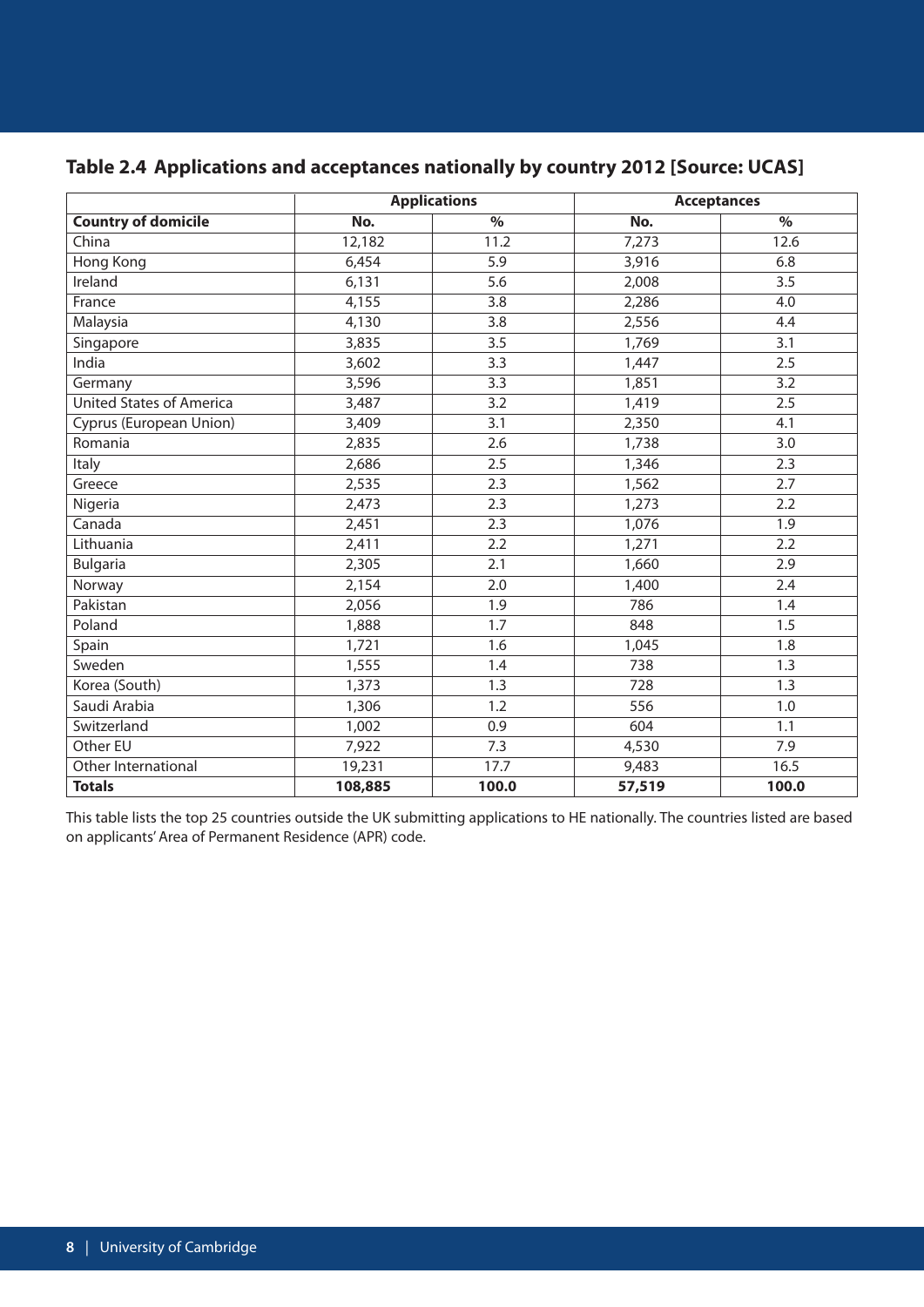## **Table 3.1 Applications and acceptances to Cambridge by UCAS tariff scores and gender**

| <b>UCAS Tariff</b>   |          |       |               | <b>Applications</b> |              |       | <b>Acceptances</b> |       |               |       |                |       |
|----------------------|----------|-------|---------------|---------------------|--------------|-------|--------------------|-------|---------------|-------|----------------|-------|
| <b>Score/A Level</b> |          |       |               |                     |              |       |                    |       |               |       |                |       |
| <b>Grades</b>        | Male     | $\%$  | <b>Female</b> | $\frac{6}{6}$       | <b>Total</b> | $\%$  | <b>Male</b>        | $\%$  | <b>Female</b> | $\%$  | <b>Total</b>   | $\%$  |
| 420 A*A*A*           | 1,938    | 34.2  | 1,146         | 25.7                | 3,084        | 30.5  | 956                | 67.9  | 641           | 50.2  | 1,597          | 59.5  |
| 400 A*A*A            | 1,161    | 20.5  | 1,010         | 22.7                | 2,171        | 21.5  | 284                | 20.2  | 350           | 27.4  | 634            | 23.6  |
| 380 A*A*B            | 57       | 1.0   | 50            | 1.1                 | 107          | 1.1   | 4                  | 0.3   | 7             | 0.5   | 11             | 0.4   |
| 380 A*AA             | 1,089    | 19.2  | 1,006         | 22.6                | 2,095        | 20.7  | 139                | 9.9   | 233           | 18.3  | 372            | 13.9  |
| 360                  | 776      | 13.7  | 671           | 15.1                | 1,447        | 14.3  | 22                 | 1.6   | 42            | 3.3   | 64             | 2.4   |
| 340                  | 322      | 5.7   | 311           | 7.0                 | 633          | 6.3   | 1                  | 0.1   | 3             | 0.2   | $\overline{4}$ | 0.1   |
| 320                  | 165      | 2.9   | 128           | 2.9                 | 293          | 2.9   | $\mathbf 0$        | 0.0   | 0             | 0.0   | $\Omega$       | 0.0   |
| 300                  | 71       | 1.3   | 80            | 1.8                 | 151          | 1.5   | $\mathbf 0$        | 0.0   | 0             | 0.0   | $\mathbf{0}$   | 0.0   |
| 280                  | 34       | 0.6   | 22            | 0.5                 | 56           | 0.6   | 0                  | 0.0   | $\mathbf{0}$  | 0.0   | $\mathbf{0}$   | 0.0   |
| 260                  | 25       | 0.4   | 17            | 0.4                 | 42           | 0.4   | $\mathbf{1}$       | 0.1   | $\mathbf{0}$  | 0.0   | 1              | 0.0   |
| 240                  | 8        | 0.1   | 5             | 0.1                 | 13           | 0.1   | $\mathbf 0$        | 0.0   | $\mathbf{0}$  | 0.0   | $\Omega$       | 0.0   |
| 220                  | 4        | 0.1   | 2             | 0.0                 | 6            | 0.1   | 0                  | 0.0   | $\mathbf{0}$  | 0.0   | $\mathbf{0}$   | 0.0   |
| 200                  | 7        | 0.1   | 3             | 0.1                 | 10           | 0.1   | 0                  | 0.0   | $\Omega$      | 0.0   | $\Omega$       | 0.0   |
| 180                  | 2        | 0.0   | 2             | 0.0                 | 4            | 0.0   | 0                  | 0.0   | $\mathbf{0}$  | 0.0   | $\mathbf{0}$   | 0.0   |
| 160                  | 3        | 0.1   | $\Omega$      | 0.0                 | 3            | 0.0   | 0                  | 0.0   | $\mathbf{0}$  | 0.0   | $\mathbf{0}$   | 0.0   |
| 140                  | 1        | 0.0   | $\Omega$      | 0.0                 | 1            | 0.0   | $\mathbf 0$        | 0.0   | $\mathbf{0}$  | 0.0   | $\Omega$       | 0.0   |
| 120                  | $\Omega$ | 0.0   | 1             | 0.0                 | $\mathbf{1}$ | 0.0   | $\mathbf{0}$       | 0.0   | 0             | 0.0   | $\mathbf{0}$   | 0.0   |
| <b>Totals</b>        | 5,663    | 100.0 | 4,454         | 100.0               | 10,117       | 100.0 | 1,407              | 100.0 | 1,276         | 100.0 | 2,683          | 100.0 |

**Applicants achieving three or more A Levels by the end of the 2012 admissions cycle**

In this table the three highest A Level grades in all subjects, excluding General Studies and Critical Thinking, are used for scoring purposes.

The UCAS tariff score refers to the scoring system where at A Level  $A^* = 140$ ,  $A = 120$ ,  $B = 100$ ,  $C = 80$ ,  $D = 60$ ,  $E = 40$  and where at AS Level A = 60, B = 50, C = 40, D = 30, E = 20. More information about the UCAS tariff is available at: **www.ucas.com/students/ucas\_tariff/**.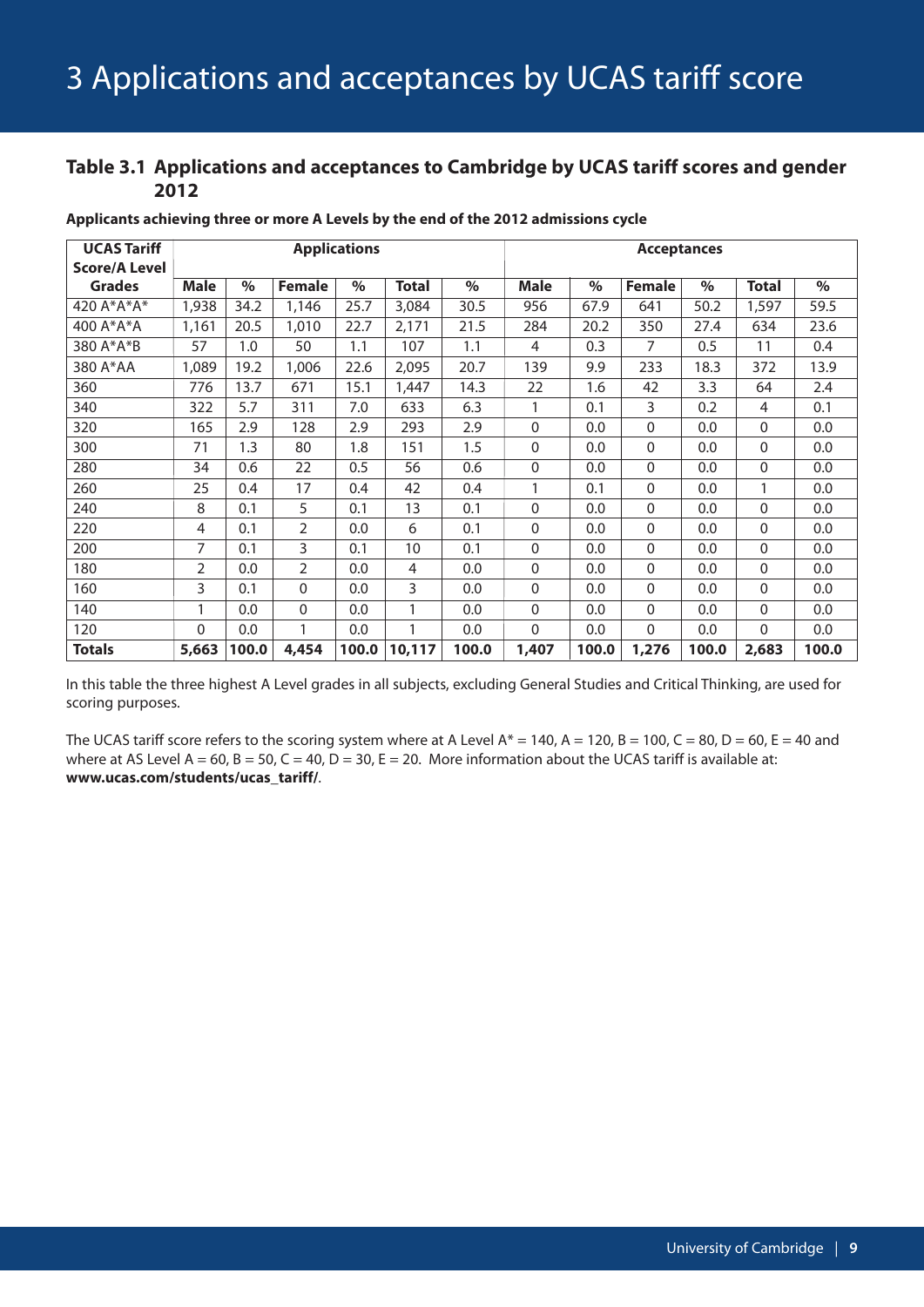## **Table 3.2 UK domiciled acceptances nationally by UCAS tariff scores and gender 2012 [Source: UCAS]**

| <b>UCAS Tariff</b><br><b>Three A Levels</b> |             |               |         | <b>Four A Levels</b> |               | <b>Five or more A Levels</b> |                          |                          |                          |
|---------------------------------------------|-------------|---------------|---------|----------------------|---------------|------------------------------|--------------------------|--------------------------|--------------------------|
| Score                                       | <b>Male</b> | <b>Female</b> | Total   | <b>Male</b>          | <b>Female</b> | <b>Total</b>                 | <b>Male</b>              | <b>Female</b>            | Total                    |
| 540 and above                               | 1,355       | 2,021         | 3,376   | 4,839                | 4,959         | 9,798                        | 2,161                    | 1,817                    | 3,978                    |
| $480 - 539$                                 | 2,927       | 4.174         | 7,101   | 3,770                | 4,449         | 8,219                        | 323                      | 393                      | 716                      |
| $420 - 479$                                 | 6,740       | 9,712         | 16,452  | 3,962                | 4,949         | 8,911                        | 237                      | 241                      | 478                      |
| $360 - 419$                                 | 11.764      | 16,735        | 28,499  | 3,493                | 4,395         | 7,888                        | 138                      | 130                      | 268                      |
| $300 - 359$                                 | 14,685      | 20,319        | 35,004  | 2,593                | 3,053         | 5,646                        | 44                       | 52                       | 96                       |
| $240 - 299$                                 | 13,532      | 17,053        | 30,585  | 1,199                | 1,192         | 2,391                        | 13                       | 7                        | 20                       |
| $180 - 239$                                 | 6,407       | 7,038         | 13,445  | 188                  | 167           | 355                          | $\mathbf{0}$             | $\Omega$                 | 0                        |
| 120 - 179                                   | 849         | 717           | 1,566   | 3                    | $\Omega$      | 3                            | $\overline{\phantom{a}}$ | $\overline{\phantom{a}}$ | $\overline{\phantom{a}}$ |
| <b>Totals</b>                               | 58,259      | 77,769        | 136,028 | 20,047               | 23,164        | 43,211                       | 2,916                    | 2,640                    | 5,556                    |

In this table the data includes UCAS tariff scores for students accepted to degree courses taking three, four, and five or more A Level subjects, including General Studies and Critical Thinking. Please note that other qualifications students may have taken such as AS Levels, Key Skills qualifications, free-standing Mathematics units, and various other qualifications are included for scoring purposes. Briefly, the UCAS tariff scoring system includes the following:

A Level:  $A^* = 140$ ,  $A = 120$ ,  $B = 100$ ,  $C = 80$ ,  $D = 60$ ,  $E = 40$ AS Level:  $A = 60$ ,  $B = 50$ ,  $C = 40$ ,  $D = 30$ ,  $E = 20$ Key Skills qualification: Level  $4 = 30$ , Level  $3 = 20$ , Level  $2 = 10$ Free standing Mathematics units:  $A = 20$ ,  $B = 17$ ,  $C = 13$ ,  $D = 10$ ,  $E = 7$ 

More information about the UCAS tariff is available at: www.ucas.com/students/ucas\_tariff/.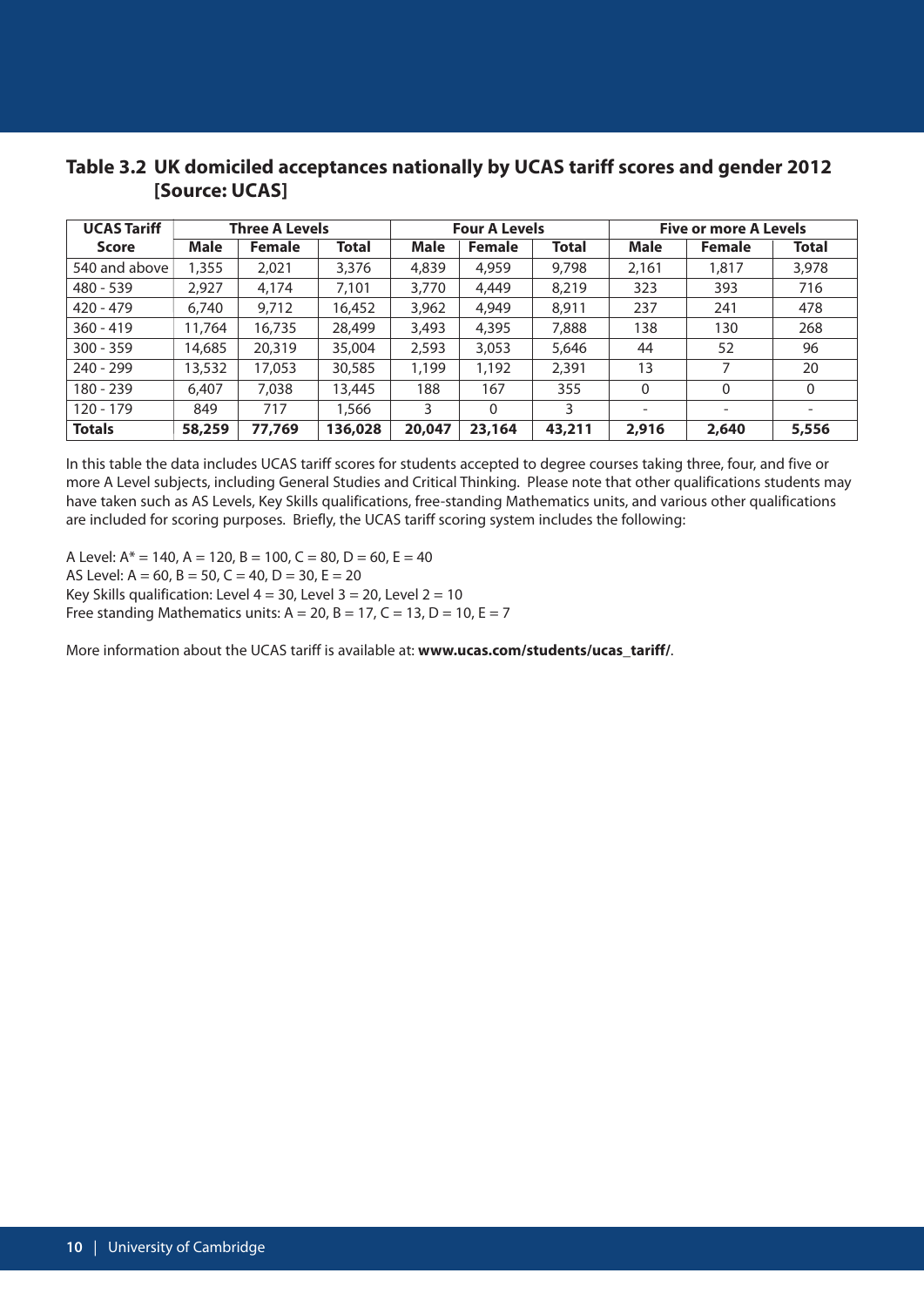## **Table 4.1 Applications and acceptances to Cambridge by subject 2012**

|                                       |                 | <b>Applications</b>                         | <b>Acceptances and success rates</b> |                          |                   |  |
|---------------------------------------|-----------------|---------------------------------------------|--------------------------------------|--------------------------|-------------------|--|
| Degree programme                      | No.             | $\frac{9}{6}$                               | No.                                  | $\overline{\frac{9}{6}}$ | Success rate (%)  |  |
|                                       |                 | <b>Arts, Humanities and Social Sciences</b> |                                      |                          |                   |  |
| Anglo-Saxon, Norse, & Celtic          | 57              | 0.4                                         | 25                                   | 0.7                      | 43.9              |  |
| Archaeology & Anthropology*           | 140             | 0.9                                         | 56                                   | 1.6                      | 40.0              |  |
| Architecture                          | 456             | 2.9                                         | $\overline{45}$                      | $\overline{1.3}$         | 9.9               |  |
| Asian & Middle Eastern Studies        | 135             | 0.9                                         | 41                                   | 1.2                      | 30.4              |  |
| Classics                              | 153             | 1.0                                         | 71                                   | 2.1                      | 46.4              |  |
| Classics (4 years)                    | 40              | 0.3                                         | 14                                   | 0.4                      | 35.0              |  |
| Economics                             | 1,328           | 8.5                                         | 171                                  | 5.0                      | 12.9              |  |
| Education                             | 75              | 0.5                                         | 29                                   | 0.8                      | 38.7              |  |
| English                               | 743             | 4.7                                         | 210                                  | 6.1                      | 28.3              |  |
| Geography                             | 262             | 1.7                                         | 101                                  | 2.9                      | 38.5              |  |
| History                               | 591             | 3.8                                         | 199                                  | 5.8                      | 33.7              |  |
| History of Art                        | 104             | 0.7                                         | 26                                   | 0.8                      | 25.0              |  |
| Human, Social, & Political Sciences*  | $\overline{a}$  | $\overline{a}$                              | 14                                   | 0.4                      | $\overline{a}$    |  |
| Land Economy                          | 228             | 1.5                                         | 48                                   | 1.4                      | 21.1              |  |
| Law                                   | 1,021           | 6.5                                         | 215                                  | 6.3                      | 21.1              |  |
| Linguistics                           | $\overline{91}$ | 0.6                                         | $\overline{34}$                      | $\overline{1.0}$         | 37.4              |  |
| Modern & Medieval Languages           | 476             | 3.0                                         | 178                                  | $\overline{5.2}$         | 37.4              |  |
| <b>Music</b>                          | 142             | 0.9                                         | $\overline{53}$                      | 1.5                      | 37.3              |  |
| Philosophy                            | 245             | 1.6                                         | $\overline{48}$                      | 1.4                      | 19.6              |  |
| Politics, Psychology & Sociology*     | 669             | 4.3                                         | 104                                  | $\overline{3.0}$         | 15.5              |  |
| Theology & Religious Studies          | 105             | 0.7                                         | 43                                   | 1.3                      | 41.0              |  |
| <b>Subtotals</b>                      | 7,061           | 45.0                                        | 1,725                                | 50.2                     | 24.4              |  |
|                                       |                 | <b>Sciences</b>                             |                                      |                          |                   |  |
| <b>Computer Science</b>               | 394             | 2.5                                         | 84                                   | 2.4                      | $\overline{21.3}$ |  |
| Engineering                           | 1,862           | 11.9                                        | 331                                  | 9.6                      | 17.8              |  |
| <b>Mathematics</b>                    | 1,382           | 8.8                                         | 253                                  | 7.4                      | 18.3              |  |
| Medicine                              | 1,639           | 10.4                                        | 280                                  | 8.1                      | 17.1              |  |
| Medicine Graduate Course              | 258             | 1.6                                         | 22                                   | 0.6                      | 8.5               |  |
| <b>Natural Sciences</b>               | 2,670           | 17.0                                        | 675                                  | 19.6                     | 25.3              |  |
| Psychological & Behavioural Sciences* | $\overline{a}$  | $\overline{a}$                              | $\mathbf{1}$                         | 0.0                      | $\overline{a}$    |  |
| Veterinary Medicine                   | 435             | 2.8                                         | 66                                   | 1.9                      | 15.2              |  |
| <b>Subtotals</b>                      | 8,640           | 55.0                                        | 1,712                                | 49.8                     | 19.8              |  |
| <b>Totals</b>                         | 15,701          | 100.0                                       | 3,437                                | 100.0                    | 21.9              |  |

Mathematics includes those applying for Mathematics and Mathematics with Physics. The courses in Chemical Engineering, Management Studies and Manufacturing Engineering can be taken only after Part I in another subject. Applications and acceptances for these courses are recorded under the first year subjects taken by the applicants involved.

\* Archaeology & Anthropology and Politics, Psychology & Sociology were discontinued in 2012. Two new courses were introduced for 2013 entry: Human, Social, & Political Sciences and Psychological & Behavioural Sciences. A total of 15 applicants were accepted for deferred entry to the new courses, having originally applied for one or other of the discontinued programmes.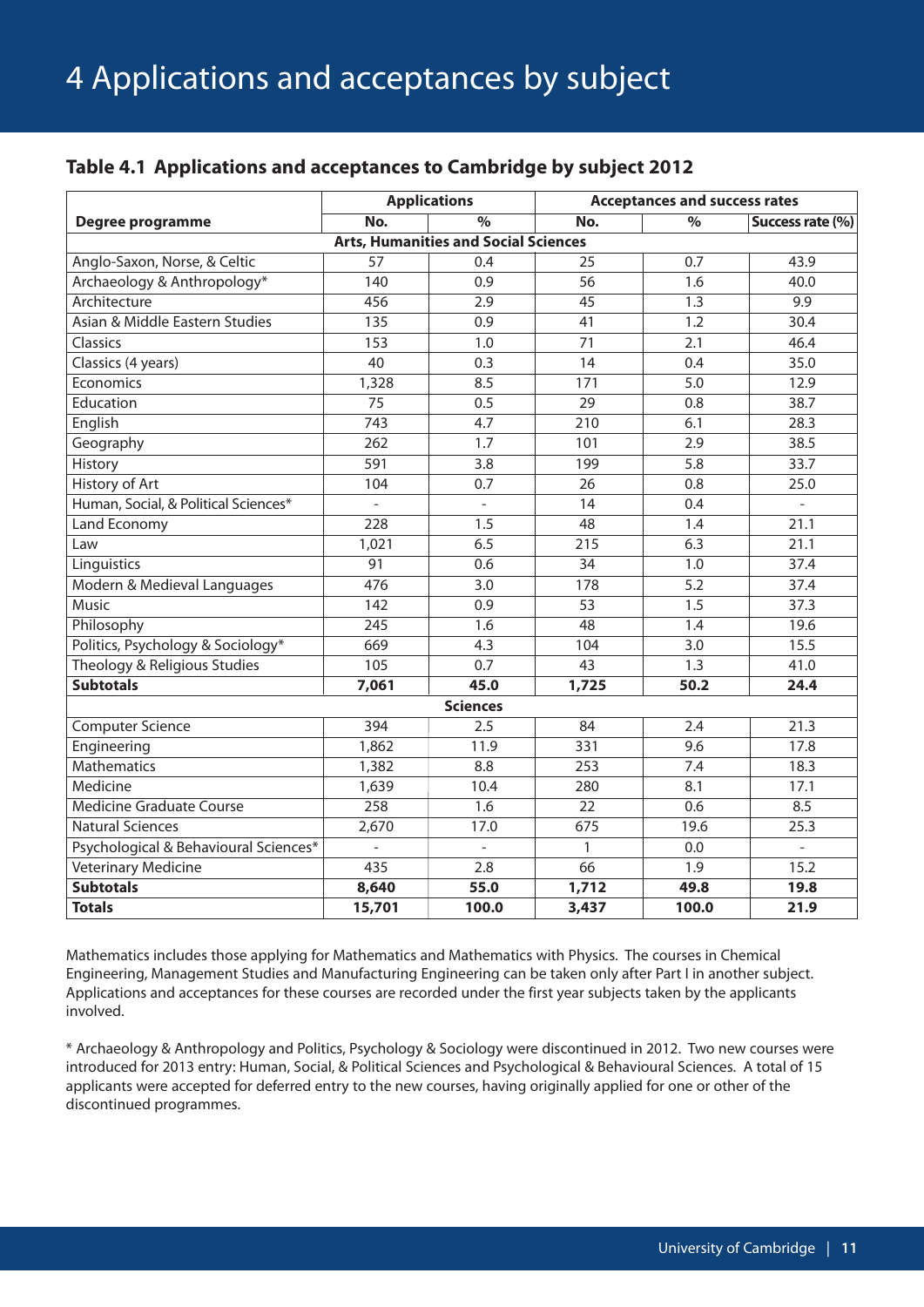## **Table 4.2 Applications and acceptances to Cambridge by subject and gender 2012**

|                                       |                          | <b>Applications</b> |                                             |                          | <b>Acceptances</b> |      |                 |                          |
|---------------------------------------|--------------------------|---------------------|---------------------------------------------|--------------------------|--------------------|------|-----------------|--------------------------|
| Degree programme                      | <b>Male</b>              | $\frac{9}{6}$       | <b>Female</b>                               | $\overline{\frac{9}{6}}$ | <b>Male</b>        | $\%$ | <b>Female</b>   | $\overline{\frac{9}{6}}$ |
|                                       |                          |                     | <b>Arts, Humanities and Social Sciences</b> |                          |                    |      |                 |                          |
| Anglo-Saxon, Norse, & Celtic          | 20                       | 35.1                | 37                                          | 64.9                     | 8                  | 32.0 | 17              | 68.0                     |
| Archaeology & Anthropology*           | 40                       | 28.6                | 100                                         | 71.4                     | 14                 | 25.0 | 42              | 75.0                     |
| Architecture                          | 185                      | 40.6                | 271                                         | 59.4                     | 13                 | 28.9 | 32              | 71.1                     |
| Asian & Middle Eastern Studies        | 46                       | 34.1                | 89                                          | 65.9                     | 14                 | 34.1 | 27              | 65.9                     |
| Classics                              | 86                       | 56.2                | 67                                          | 43.8                     | 32                 | 45.1 | 39              | 54.9                     |
| Classics (4 years)                    | 14                       | 35.0                | 26                                          | 65.0                     | 5                  | 35.7 | 9               | 64.3                     |
| Economics                             | 848                      | 63.9                | 480                                         | 36.1                     | 108                | 63.2 | 63              | 36.8                     |
| Education                             | 17                       | 22.7                | 58                                          | 77.3                     | 5                  | 17.2 | 24              | 82.8                     |
| English                               | 231                      | 31.1                | 512                                         | 68.9                     | 64                 | 30.5 | 146             | 69.5                     |
| Geography                             | 95                       | 36.3                | 167                                         | 63.7                     | 33                 | 32.7 | 68              | 67.3                     |
| History                               | 302                      | 51.1                | 289                                         | 48.9                     | 102                | 51.3 | 97              | 48.7                     |
| History of Art                        | 15                       | 14.4                | 89                                          | 85.6                     | $\mathsf 9$        | 34.6 | 17              | 65.4                     |
| Human, Social, & Political Sciences*  | $\overline{\phantom{a}}$ | $\overline{a}$      | $\frac{1}{2}$                               |                          | 7                  | 50.0 | $\overline{7}$  | 50.0                     |
| Land Economy                          | 126                      | 55.3                | 102                                         | 44.7                     | 24                 | 50.0 | 24              | 50.0                     |
| Law                                   | 436                      | 42.7                | 585                                         | 57.3                     | 97                 | 45.1 | 118             | 54.9                     |
| Linguistics                           | $\overline{38}$          | 41.8                | $\overline{53}$                             | 58.2                     | $\overline{11}$    | 32.4 | $\overline{23}$ | 67.6                     |
| Modern & Medieval Languages           | 135                      | 28.4                | 341                                         | 71.6                     | 51                 | 28.7 | 127             | 71.3                     |
| Music                                 | 79                       | 55.6                | 63                                          | 44.4                     | 34                 | 64.2 | 19              | 35.8                     |
| Philosophy                            | 138                      | 56.3                | 107                                         | 43.7                     | 22                 | 45.8 | 26              | 54.2                     |
| Politics, Psychology & Sociology*     | 214                      | 32.0                | 455                                         | 68.0                     | 28                 | 26.9 | 76              | 73.1                     |
| Theology & Religious Studies          | 47                       | 44.8                | 58                                          | 55.2                     | 17                 | 39.5 | 26              | 60.5                     |
| <b>Subtotals</b>                      | 3,112                    | 44.1                | 3,949                                       | 55.9                     | 698                | 40.5 | 1,027           | 59.5                     |
|                                       |                          |                     | <b>Sciences</b>                             |                          |                    |      |                 |                          |
| <b>Computer Science</b>               | 346                      | 87.8                | 48                                          | 12.2                     | 73                 | 86.9 | 11              | 13.1                     |
| Engineering                           | 1,483                    | 79.6                | 379                                         | 20.4                     | 257                | 77.6 | 74              | 22.4                     |
| <b>Mathematics</b>                    | 1,039                    | 75.2                | 343                                         | 24.8                     | 214                | 84.6 | 39              | 15.4                     |
| Medicine                              | 809                      | 49.4                | 830                                         | 50.6                     | 148                | 52.9 | 132             | 47.1                     |
| <b>Medicine Graduate Course</b>       | 110                      | 42.6                | 148                                         | 57.4                     | $\overline{15}$    | 68.2 | $\overline{7}$  | 31.8                     |
| <b>Natural Sciences</b>               | 1,625                    | 60.9                | 1,045                                       | 39.1                     | 426                | 63.1 | 249             | 36.9                     |
| Psychological & Behavioural Sciences* |                          | $\frac{1}{2}$       |                                             |                          | $\mathbf 0$        | 0.0  | 1               | 100.0                    |
| Veterinary Medicine                   | 100                      | 23.0                | 335                                         | 77.0                     | 17                 | 25.8 | 49              | 74.2                     |
| <b>Subtotals</b>                      | 5,512                    | 63.8                | 3,128                                       | 36.2                     | 1,150              | 67.2 | 562             | 32.8                     |
| <b>Totals</b>                         | 8,624                    | 54.9                | 7,077                                       | 45.1                     | 1,848              | 53.8 | 1,589           | 46.2                     |

Mathematics includes those applying for Mathematics and Mathematics with Physics. The courses in Chemical Engineering, Management Studies and Manufacturing Engineering can be taken only after Part I in another subject. Applications and acceptances for these courses are recorded under the first year subjects taken by the applicants involved.

\* Archaeology & Anthropology and Politics, Psychology & Sociology were discontinued in 2012. Two new courses were introduced for 2013 entry: Human, Social, & Political Sciences and Psychological & Behavioural Sciences. A total of 15 applicants were accepted for deferred entry to the new courses, having originally applied for one or other of the discontinued programmes. These acceptances are recorded in this table for completeness but omitted from the charts that follow as their number is so small.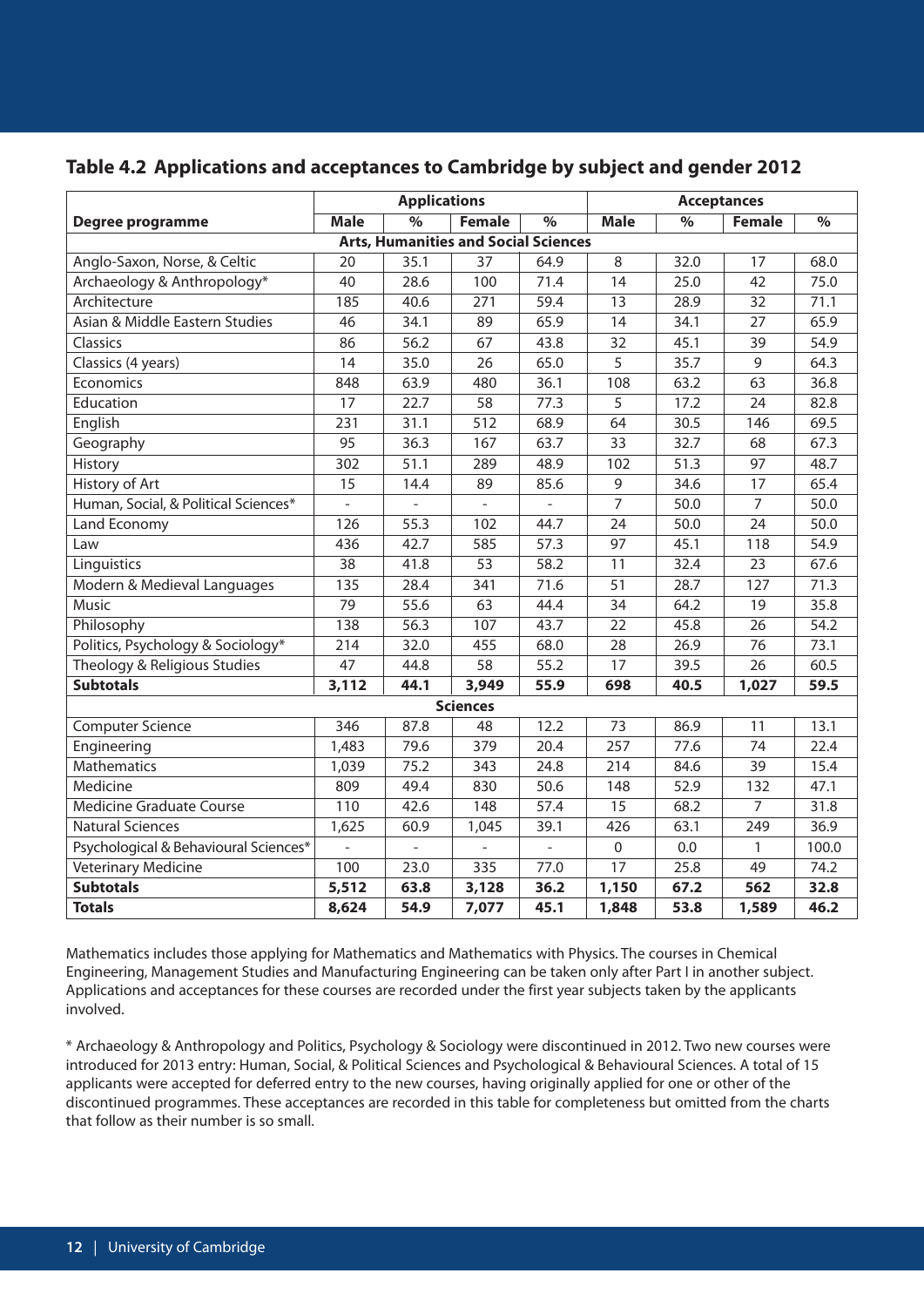

### **Applications by subject and gender 2012**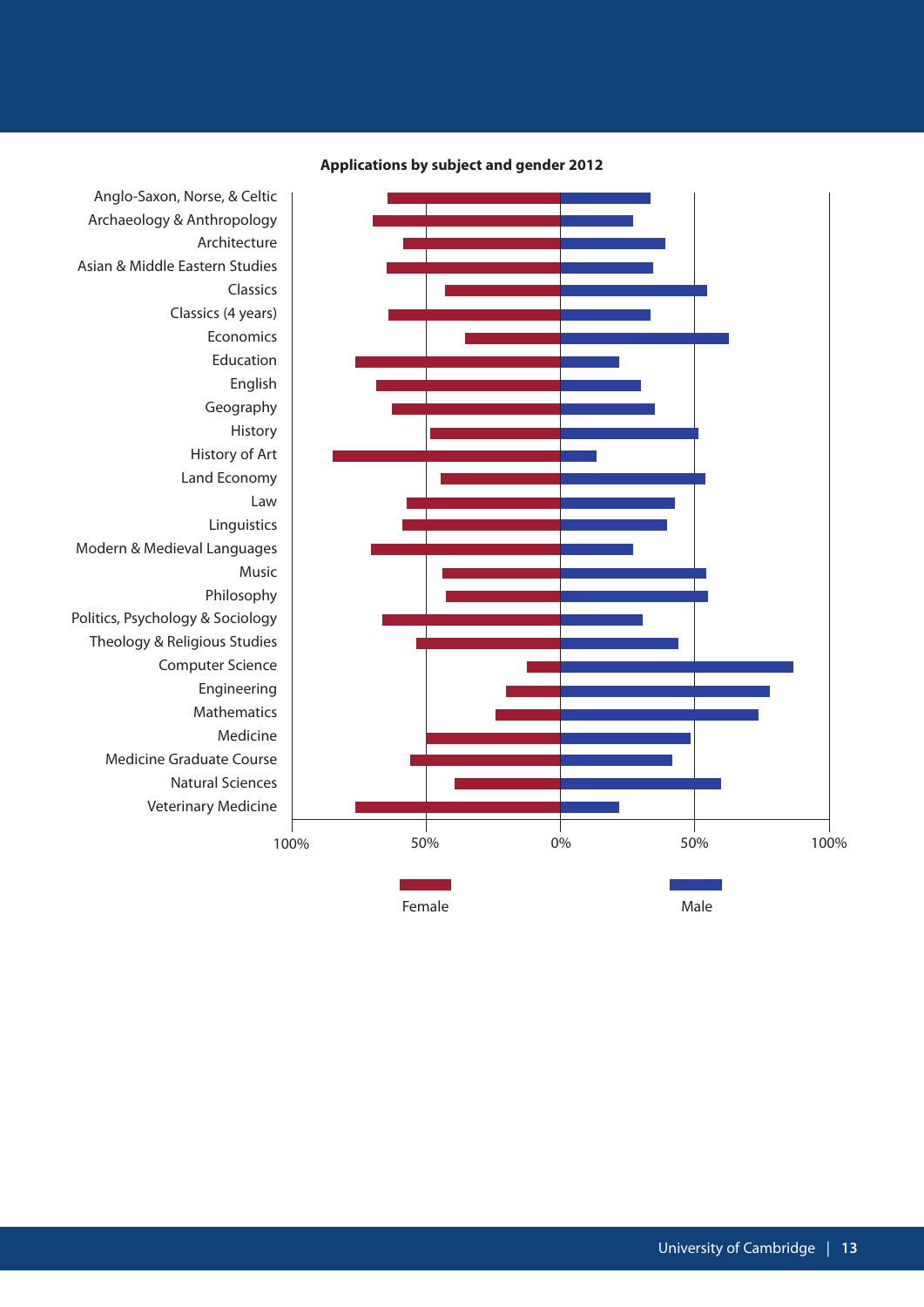

**Acceptances by subject and gender 2012**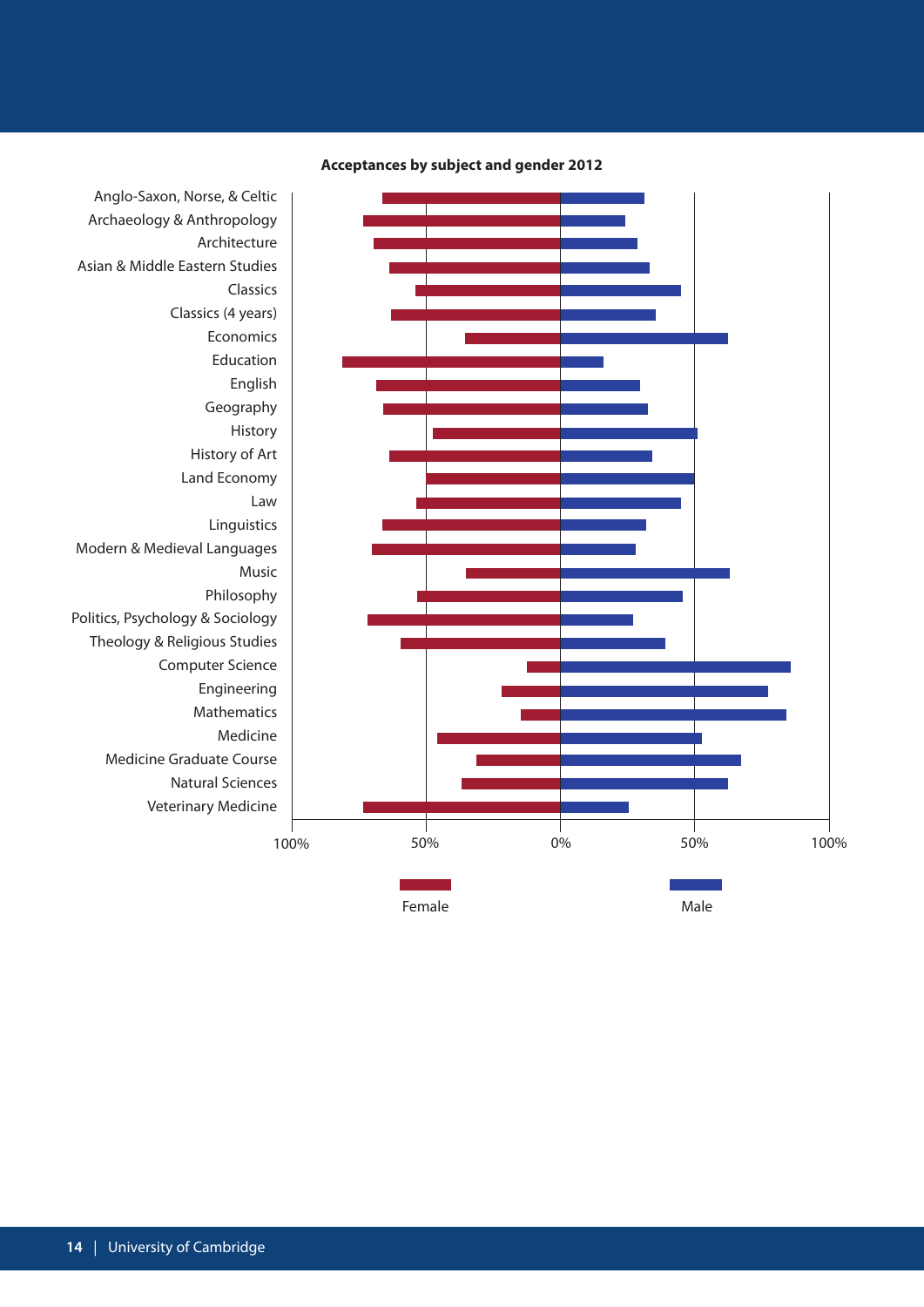## **Table 4.3 Applications and acceptances to Cambridge by subject and school type 2012**

|                                       |                   | <b>Applications</b>                         |                  | <b>Acceptances</b> |                 |                     |  |
|---------------------------------------|-------------------|---------------------------------------------|------------------|--------------------|-----------------|---------------------|--|
|                                       | <b>Home</b>       | <b>Home</b>                                 | $\overline{All}$ | <b>Home</b>        | <b>Home</b>     | <b>All</b>          |  |
| Degree programme                      | <b>Maintained</b> | Independent                                 | Others*          | <b>Maintained</b>  | Independent     | Others*             |  |
|                                       |                   | <b>Arts, Humanities and Social Sciences</b> |                  |                    |                 |                     |  |
| Anglo-Saxon, Norse, & Celtic          | 22                | 17                                          | 18               | 13                 | 9               | 3                   |  |
| Archaeology & Anthropology‡           | 51                | 33                                          | 56               | 24                 | 20              | 12                  |  |
| Architecture                          | 150               | 66                                          | 240              | $\overline{25}$    | $\overline{9}$  | $\overline{11}$     |  |
| Asian & Middle Eastern Studies        | 40                | 38                                          | 57               | 12                 | 17              | 12                  |  |
| Classics                              | 29                | 113                                         | 11               | 11                 | 53              | 7                   |  |
| Classics (4 years)                    | 19                | $\overline{2}$                              | 19               | 9                  | $\overline{2}$  | 3                   |  |
| Economics                             | 331               | 181                                         | 816              | 58                 | 41              | 72                  |  |
| Education                             | 29                | 12                                          | 34               | 12                 | 8               | 9                   |  |
| English                               | 375               | 216                                         | 152              | 114                | 75              | 21                  |  |
| Geography                             | 115               | 98                                          | 49               | 53                 | 35              | 13                  |  |
| History                               | 295               | 173                                         | 123              | 112                | 73              | 14                  |  |
| History of Art                        | 24                | 44                                          | 36               | 9                  | 14              | 3                   |  |
| Human, Social, & Political Sciences‡  | $\overline{a}$    | $\mathbb{L}$                                | $\overline{a}$   | 3                  | 6               | 5                   |  |
| Land Economy                          | 42                | 45                                          | 141              | 18                 | 8               | 22                  |  |
| Law                                   | 323               | 85                                          | 613              | 106                | 30              | $\overline{79}$     |  |
| Linguistics                           | $\overline{37}$   | 17                                          | $\overline{37}$  | $\overline{15}$    | $\overline{7}$  | $\overline{12}$     |  |
| Modern & Medieval Languages           | 222               | 165                                         | 89               | 91                 | 60              | 27                  |  |
| <b>Music</b>                          | 58                | 51                                          | 33               | 22                 | 29              | $\overline{2}$      |  |
| Philosophy                            | 115               | 64                                          | 66               | $\overline{22}$    | $\overline{19}$ | $\overline{7}$      |  |
| Politics, Psychology & Sociology‡     | 196               | 102                                         | 371              | 50                 | 22              | 32                  |  |
| Theology & Religious Studies          | 41                | 51                                          | 13               | 19                 | 21              | 3                   |  |
| <b>Subtotals</b>                      | 2,514             | 1,573                                       | 2,974            | 798                | 558             | 369                 |  |
|                                       |                   | <b>Sciences</b>                             |                  |                    |                 |                     |  |
| <b>Computer Science</b>               | $\overline{140}$  | $\overline{29}$                             | 225              | $\overline{31}$    | $\overline{15}$ | $\overline{38}$     |  |
| Engineering                           | 558               | 261                                         | 1,043            | 126                | 74              | 131                 |  |
| <b>Mathematics</b>                    | 751               | 114                                         | 517              | 117                | 41              | 95                  |  |
| Medicine                              | 610               | 303                                         | 726              | 149                | 85              | 46                  |  |
| Medicine Graduate Courset             | 14                | $\overline{5}$                              | 239              | 5                  | $\mathbf 0$     | 17                  |  |
| <b>Natural Sciences</b>               | 1,148             | 416                                         | 1,106            | 341                | 148             | 186                 |  |
| Psychological & Behavioural Sciences‡ | $\overline{a}$    | $\overline{a}$                              | $\overline{a}$   | $\mathbf 0$        | $\mathbf{1}$    | $\mathsf{O}\xspace$ |  |
| <b>Veterinary Medicine</b>            | $\overline{215}$  | 69                                          | 151              | 43                 | 11              | 12                  |  |
| <b>Subtotals</b>                      | 3,436             | 1,197                                       | 4,007            | 812                | 375             | 525                 |  |
| <b>Totals</b>                         | 5,950             | 2,770                                       | 6,981            | 1,610              | 933             | 894                 |  |

Mathematics includes those applying for Mathematics and Mathematics with Physics. The courses in Chemical Engineering, Management Studies and Manufacturing Engineering can be taken only after Part I in another subject. Applications and acceptances for these courses are recorded under the first year subjects taken by the applicants involved.

\* The 'All Others' category includes Home applicants not at UK schools and colleges and other applicants at any type of institution.

† While most applicants for the Medicine Graduate Course apply to Cambridge for entry directly following study at an HE institution, some applicants undertake further science A Level study at UK schools or colleges and are categorised accordingly above. Such applicants are recorded in this table for completeness but omitted from the charts that follow as their number is so small.

‡ Archaeology & Anthropology and Politics, Psychology & Sociology were discontinued in 2012. Two new courses were introduced for 2013 entry: Human, Social, & Political Sciences and Psychological & Behavioural Sciences. A total of 15 applicants were accepted for deferred entry to the new courses, having originally applied for one or other of the discontinued programmes. These acceptances are recorded in this table for completeness but omitted from the charts that follow as their number is so small.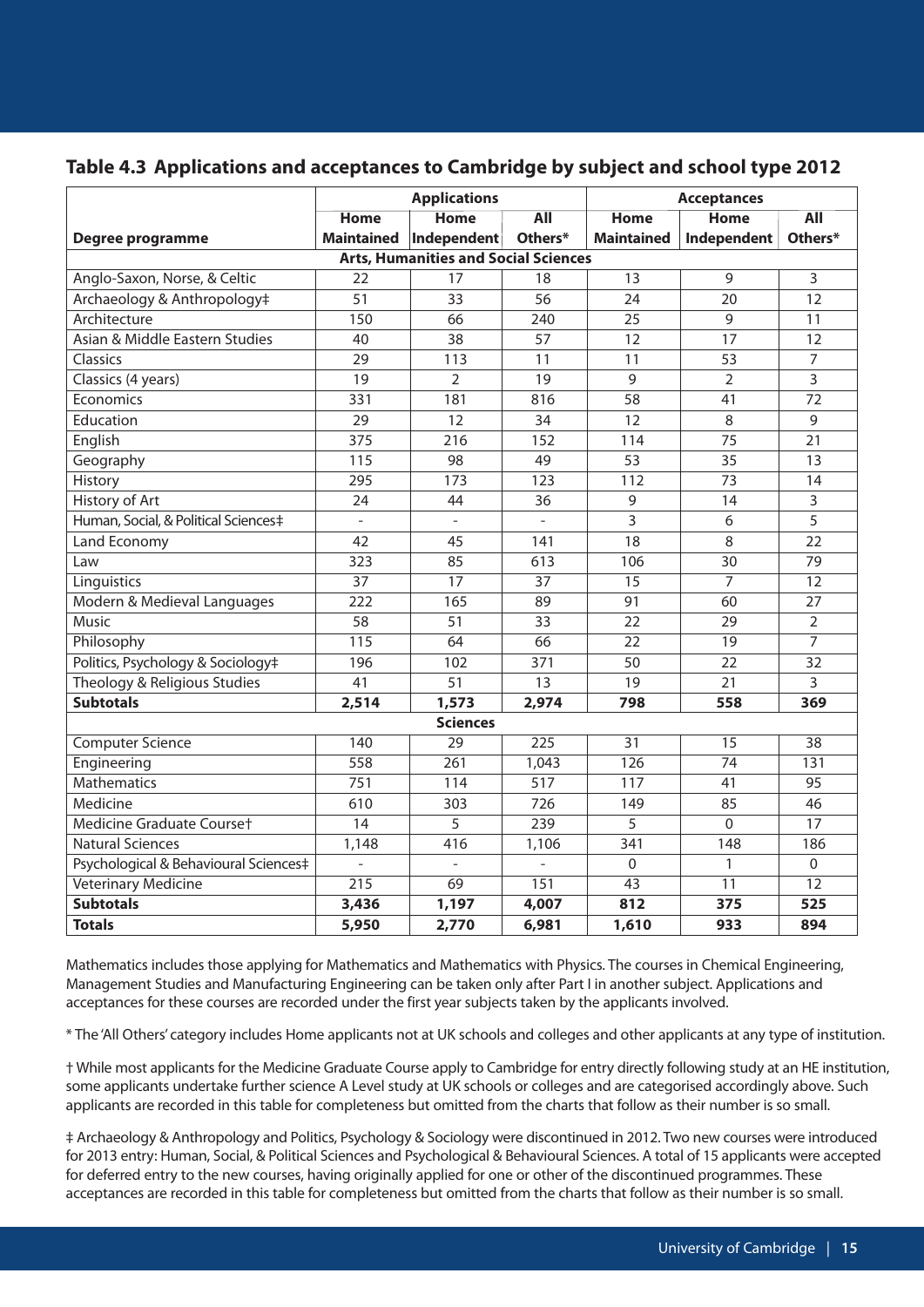### **Arts, Humanities and Social Sciences**



#### **Number of Home applications from UK schools/colleges 2012**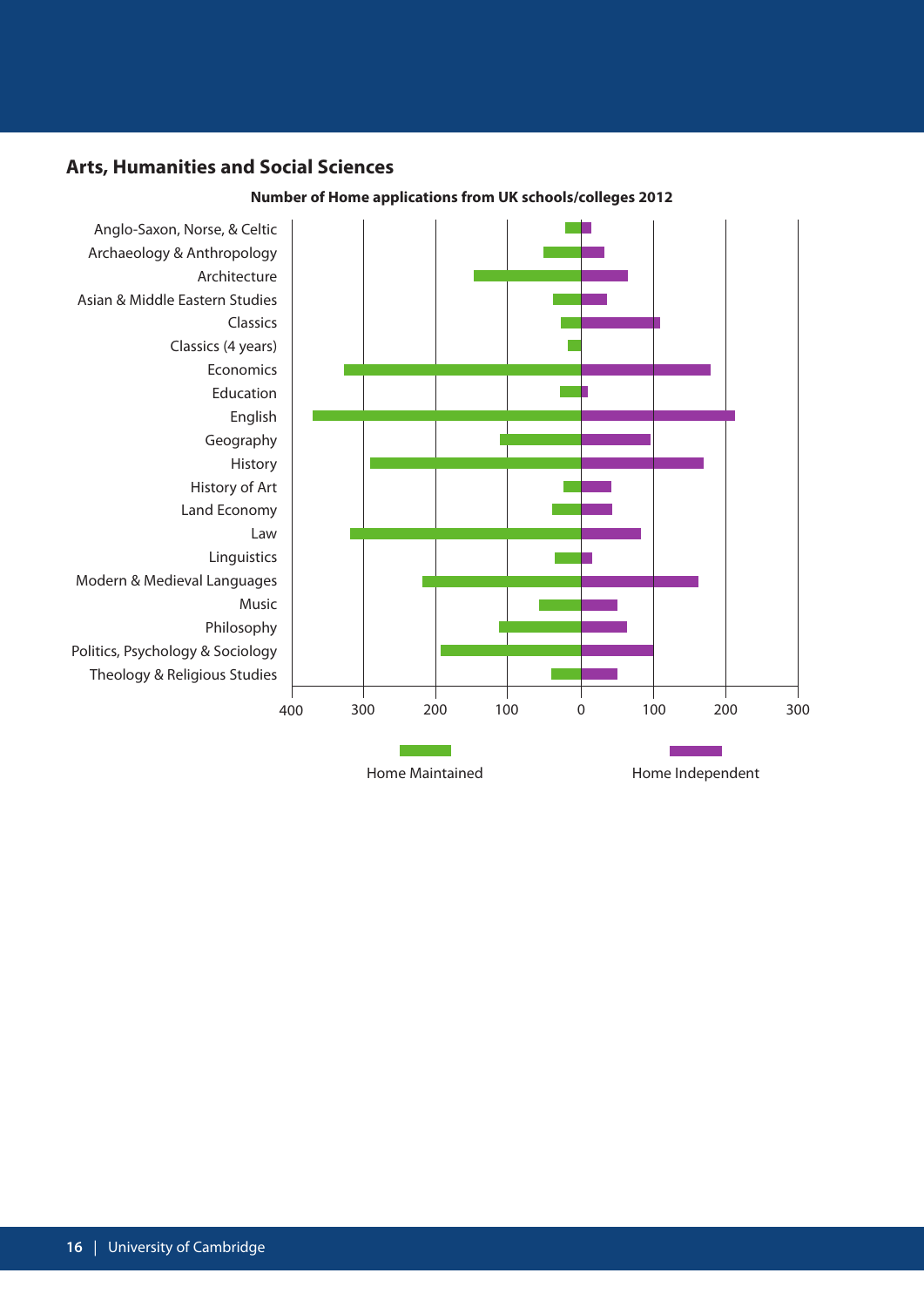

#### **Number of Home acceptances from UK schools/colleges 2012**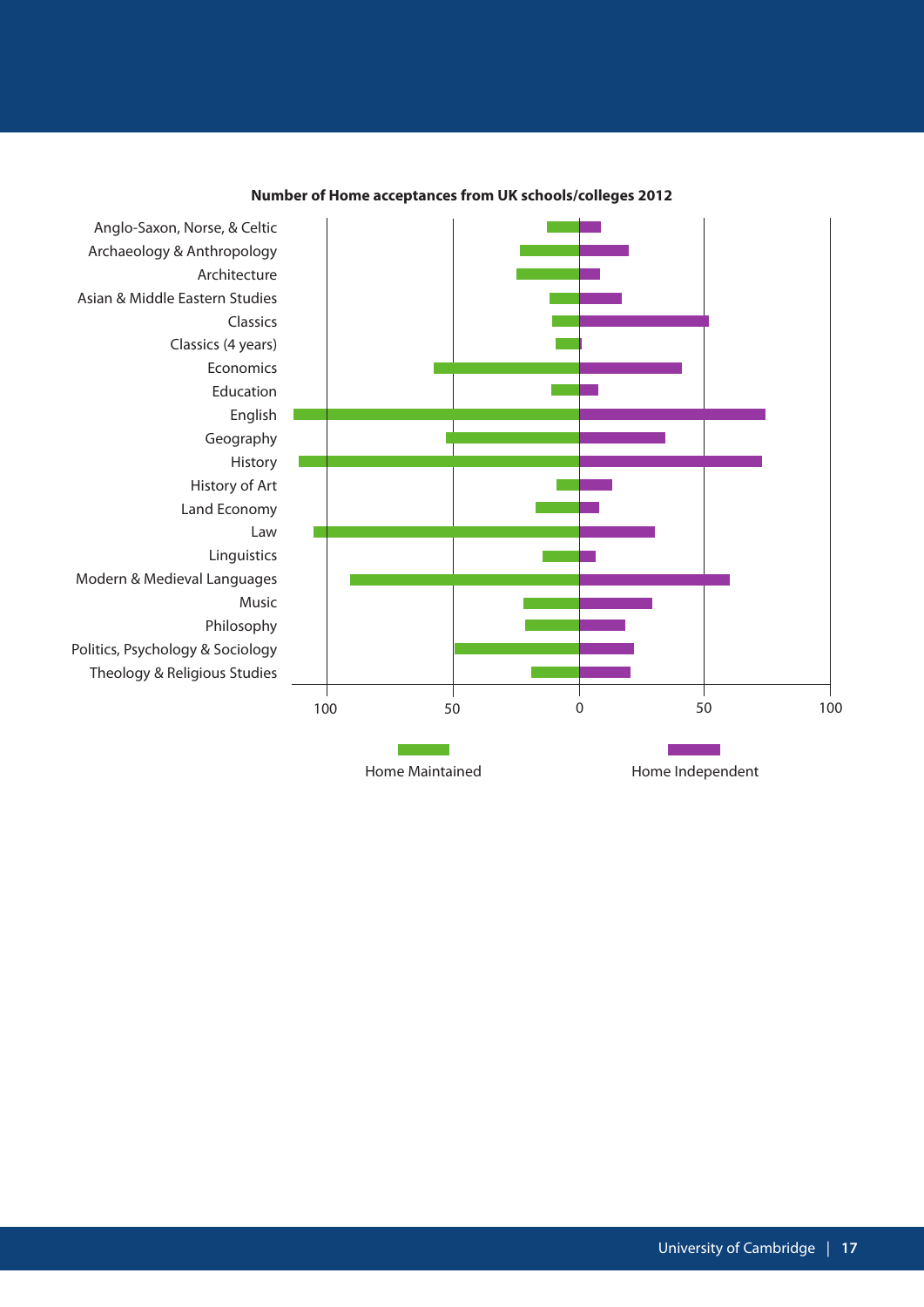## **Sciences**

Computer Science Engineering Mathematics Medicine Natural Sciences Veterinary Medicine 800 600 400 200 200 1200 1000 800 600 400 200 0 200 400 600 **Contract Contract** Home Maintained **Home Independent** 





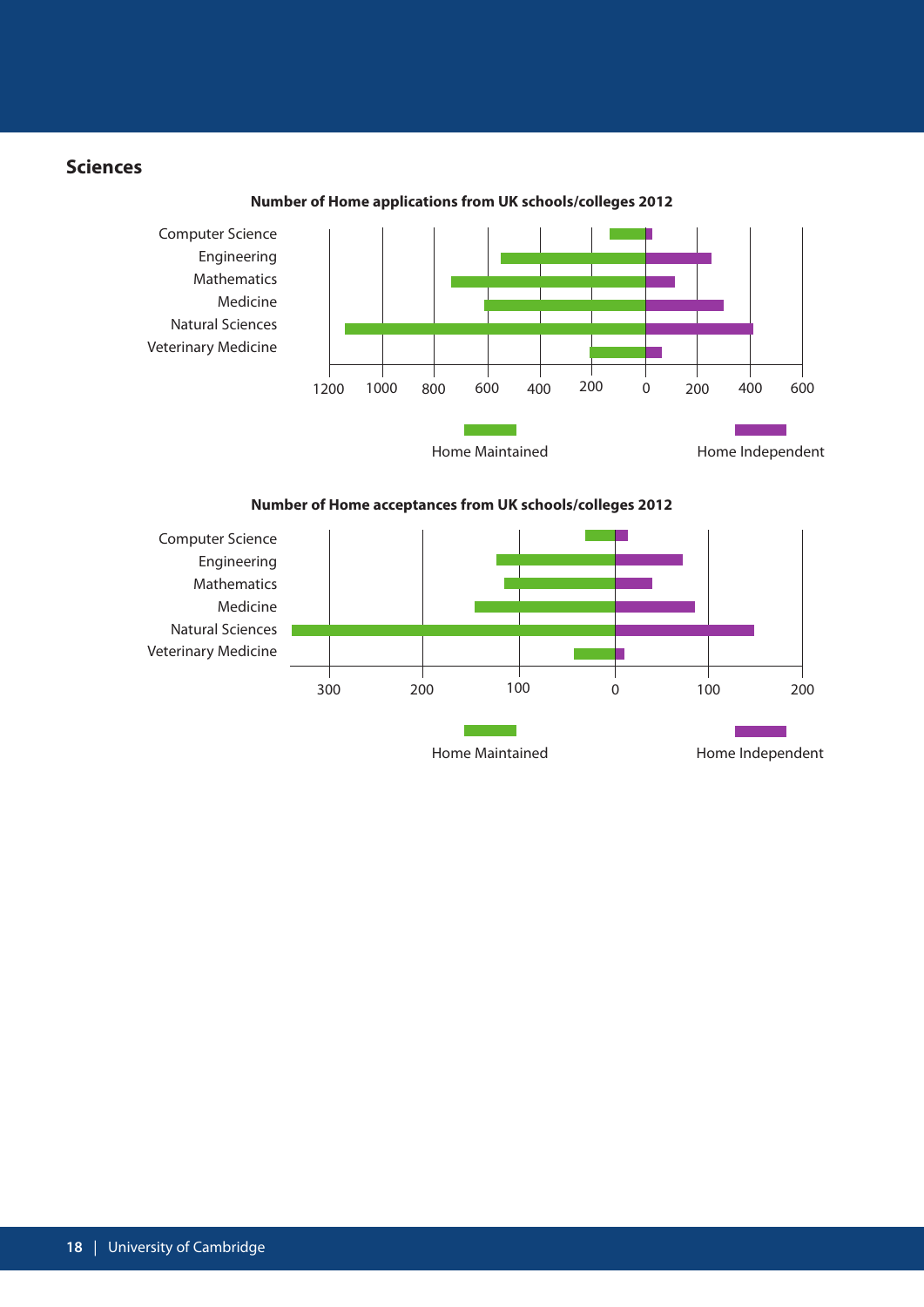## **Table 5.1 Proportion of Home applications and acceptances to Cambridge from the maintained sector by College 2012**

| <b>College</b>            | <b>Applications</b> | % Maintained | <b>Acceptances</b> | % Maintained |
|---------------------------|---------------------|--------------|--------------------|--------------|
| Christ's                  | 451                 | 72.5         | 99                 | 70.7         |
| Churchill                 | 350                 | 80.0         | 89                 | 61.8         |
| Clare                     | 573                 | 64.4         | 134                | 67.2         |
| Corpus Christi            | 200                 | 62.0         | 68                 | 61.8         |
| Downing                   | 548                 | 64.2         | 97                 | 62.9         |
| Emmanuel                  | 503                 | 69.0         | 126                | 63.5         |
| Fitzwilliam               | 260                 | 71.9         | 95                 | 51.6         |
| Girton                    | 261                 | 74.7         | 119                | 68.9         |
| <b>Gonville and Caius</b> | 393                 | 61.3         | 134                | 62.7         |
| Homerton                  | 196                 | 70.4         | 119                | 65.5         |
| Hughes Hall*              | 32                  | 81.3         | $\overline{7}$     | 71.4         |
| Jesus                     | 554                 | 63.0         | 127                | 63.0         |
| King's                    | 417                 | 82.7         | 88                 | 76.1         |
| Lucy Cavendish*           | 39                  | 87.2         | 9                  | 88.9         |
| Magdalene                 | 237                 | 64.6         | 77                 | 54.5         |
| Murray Edwards            | 120                 | 79.2         | 77                 | 62.3         |
| Newnham                   | 167                 | 80.8         | 79                 | 60.8         |
| Pembroke                  | $\overline{505}$    | 68.3         | $\overline{98}$    | 64.3         |
| Peterhouse                | 155                 | 59.4         | 56                 | 57.1         |
| Queens'                   | 412                 | 68.7         | 106                | 68.9         |
| Robinson                  | $\overline{222}$    | 70.7         | $\overline{97}$    | 55.7         |
| St Catharine's            | 378                 | 61.9         | 103                | 66.0         |
| St Edmund's*              | $\overline{25}$     | 100.0        | $\overline{4}$     | 100.0        |
| St John's                 | 383                 | 56.7         | 117                | 62.4         |
| Selwyn                    | 333                 | 67.9         | 100                | 67.0         |
| <b>Sidney Sussex</b>      | 306                 | 69.3         | 86                 | 61.6         |
| <b>Trinity</b>            | 383                 | 63.7         | 128                | 50.8         |
| <b>Trinity Hall</b>       | 288                 | 65.6         | 90                 | 63.3         |
| Wolfson*                  | 29                  | 100.0        | 13                 | 92.3         |
| <b>Totals</b>             | 8,720               | 68.2         | 2,543†             | 63.3         |

The College of application in the data above is defined as the applicant's first choice College (or, in the case of an open applicant, the College to which the applicant was allocated) regardless of subsequent transfers through the pools.

The figures include only Home applicants who applied from a school or college in the UK and show the percentage of applications and acceptances by College from the maintained sector, including FE institutions.

\* The majority of applicants to the four Mature Colleges apply from institutions other than UK schools and colleges, or independently of a school or college. Relevant applications and acceptances are counted in this table, but differences of one or two applicants can have a disproportionate effect on the percentages year-on-year and no particular conclusion should be drawn from this.

† One Home acceptance was made an open offer for deferred entry in 2013 and has not yet been allocated to a College. Therefore, the total in this column exceeds the sum of College acceptances.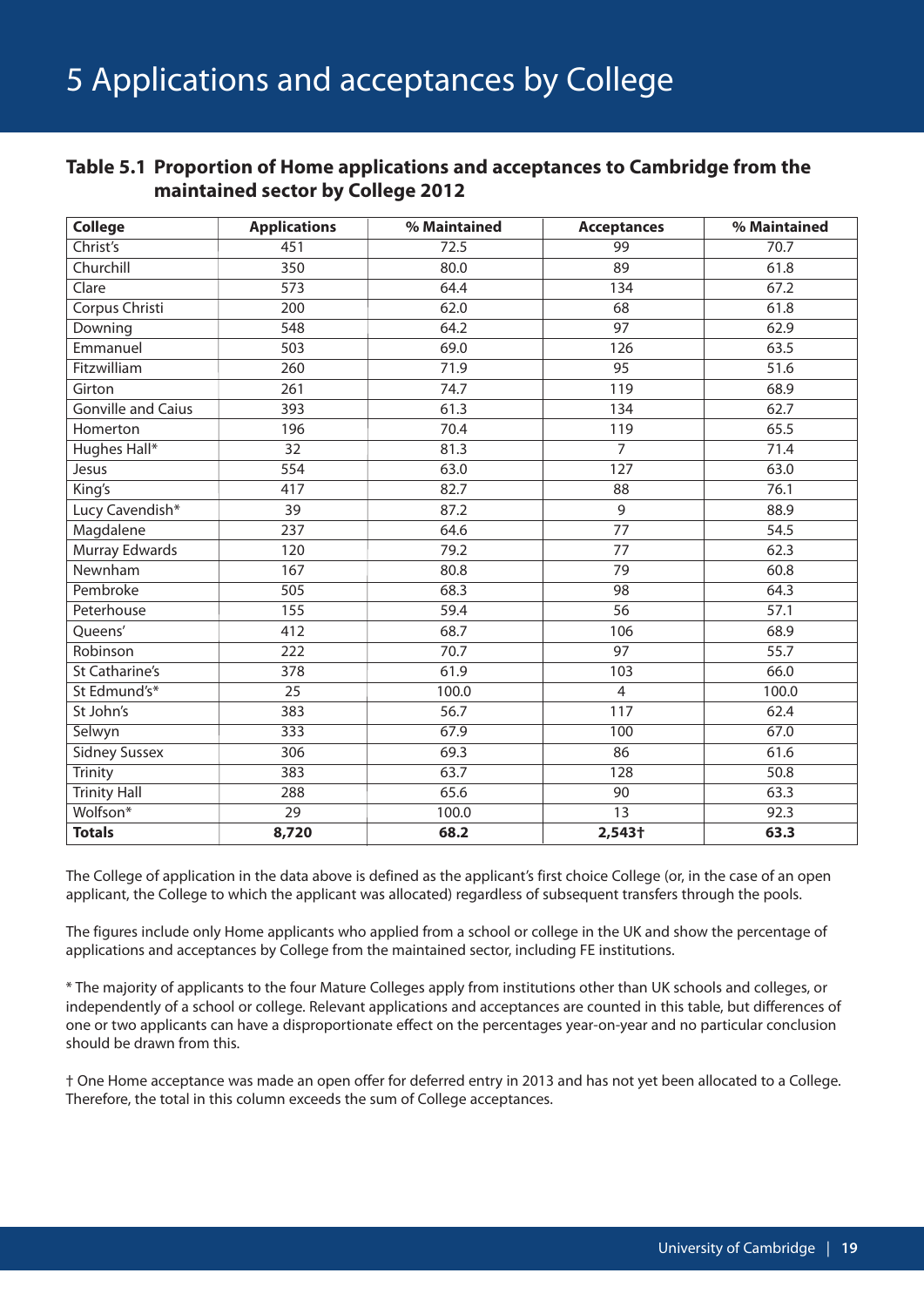

#### **Number of Home applications from UK schools/colleges 2012**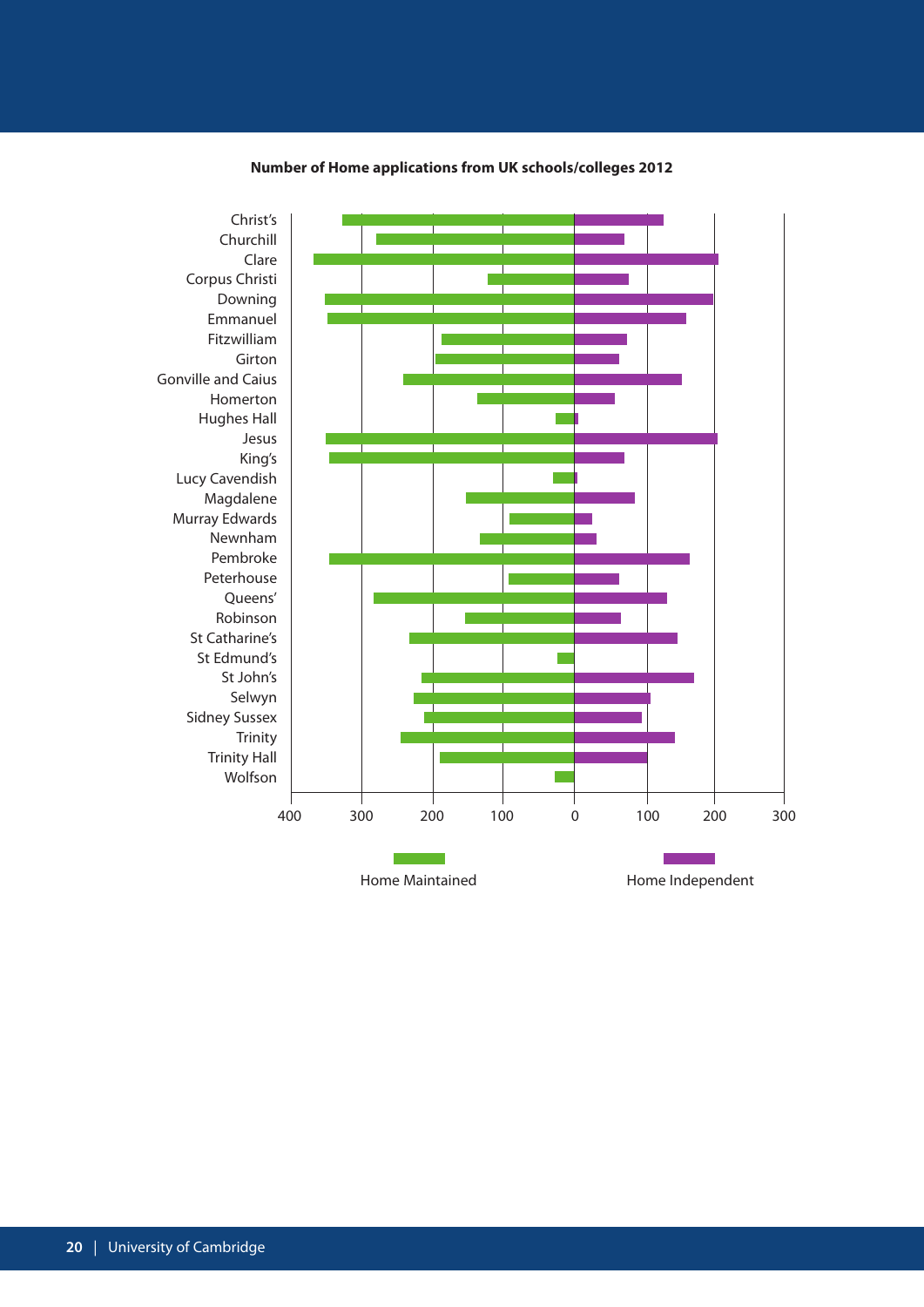

#### **Number of Home acceptances from UK schools/colleges 2012**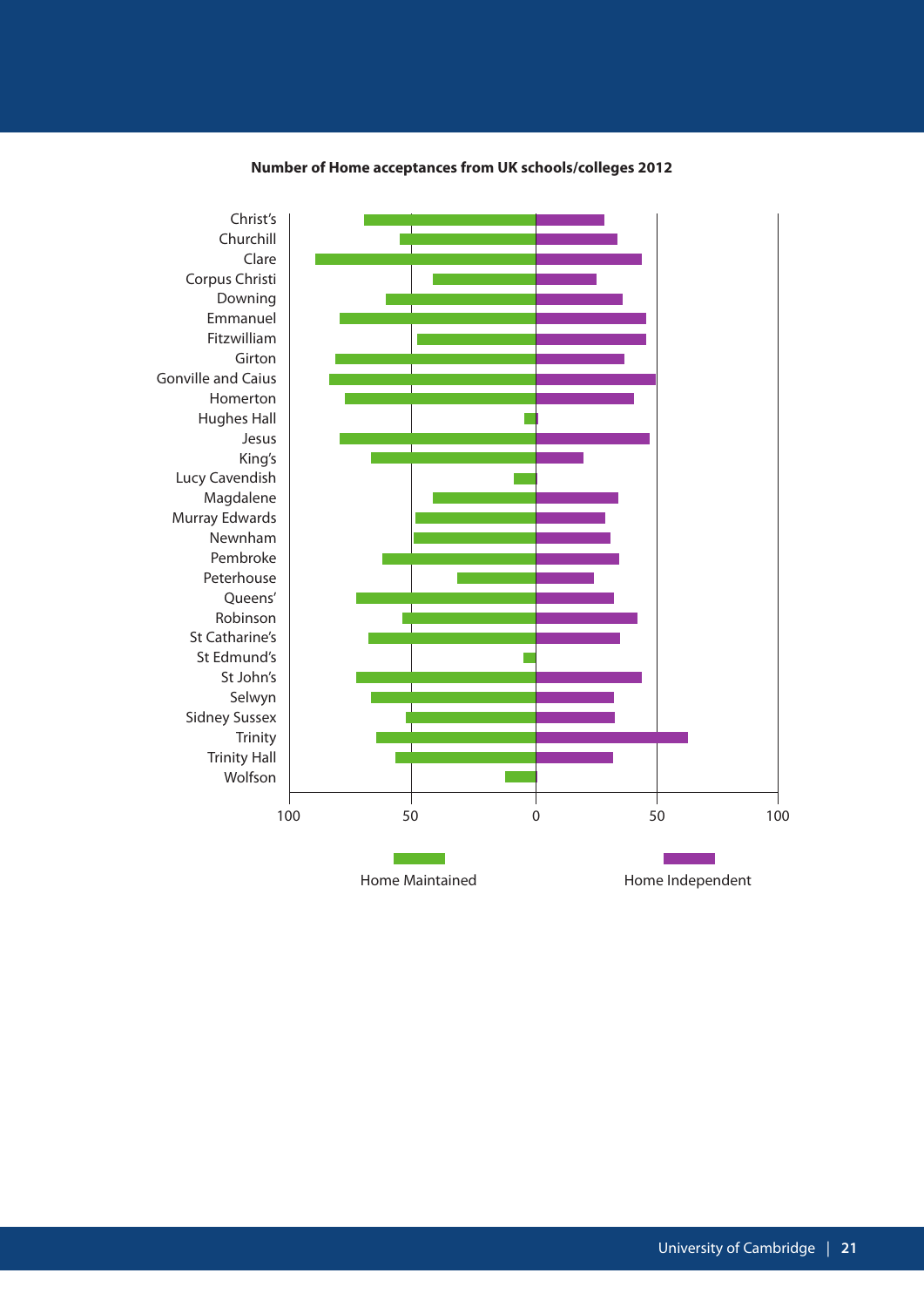|               |        | <b>Applicants</b> | <b>Acceptances and success rates</b> |       |                  |  |
|---------------|--------|-------------------|--------------------------------------|-------|------------------|--|
| Age           | No.    | $\%$              | No.                                  | $\%$  | Success rate (%) |  |
| Under 18      | 571    | 3.6               | 75                                   | 2.2   | 13.1             |  |
| 18            | 9,298  | 59.3              | 2,274                                | 66.2  | 24.5             |  |
| 19            | 3,675  | 23.4              | 789                                  | 23.0  | 21.5             |  |
| 20            | 797    | 5.1               | 116                                  | 3.4   | 14.6             |  |
| 21            | 438    | 2.8               | 80                                   | 2.3   | 18.3             |  |
| 22            | 226    | 1.4               | 30                                   | 0.9   | 13.3             |  |
| 23            | 144    | 0.9               | 20                                   | 0.6   | 13.9             |  |
| 24            | 101    | 0.6               | 14                                   | 0.4   | 13.9             |  |
| $25 - 29$     | 250    | 1.6               | 20                                   | 0.6   | 8.0              |  |
| 30-39         | 126    | 0.8               | 13                                   | 0.4   | 10.3             |  |
| 40 and over   | 66     | 0.4               | 6                                    | 0.2   | 9.1              |  |
| <b>Totals</b> | 15,692 | 100.0             | 3,437                                | 100.0 | 21.9             |  |

## **Table 6.1 Applicants and acceptances to Cambridge by age\* 2012**

\* expected age on 1 October of year of entry

This data relates to applicants (who may apply for up to five courses in their UCAS application) rather than the total number of applications made by applicants. Applicants to Cambridge are usually permitted to make only one application to the University in any given year, the sole exception to this rule being those wishing to be considered for both the standard Medicine and Graduate Medicine courses.

## **Table 6.2 Applicants and acceptances nationally by age 2012† [Source: UCAS]**

|               |         | <b>Applicants</b> |         | <b>Acceptances</b> |
|---------------|---------|-------------------|---------|--------------------|
| Age           | No.     | $\%$              | No.     | $\%$               |
| Under 18      | 14,770  | 2.3               | 8,989   | 1.9                |
| 18            | 264,436 | 40.5              | 206,788 | 44.5               |
| 19            | 138,619 | 21.2              | 105,077 | 22.6               |
| 20            | 60,084  | 9.2               | 42,274  | 9.1                |
| 21            | 34,583  | 5.3               | 22,483  | 4.8                |
| 22            | 23,106  | 3.5               | 13,960  | 3.0                |
| 23            | 16,743  | 2.6               | 9,668   | 2.1                |
| 24            | 12,897  | 2.0               | 7,166   | 1.5                |
| $25 - 29$     | 36,396  | 5.6               | 20,056  | 4.3                |
| 30-39         | 33,934  | 5.2               | 18,333  | 3.9                |
| 40 and over   | 18,069  | 2.8               | 10,116  | 2.2                |
| <b>Totals</b> | 653,637 | 100.0             | 464,910 | 100.0              |

† expected age on 30 September 2012

This data relates to applicants (who may apply for up to five courses in their UCAS application) rather than the total number of applications made by applicants.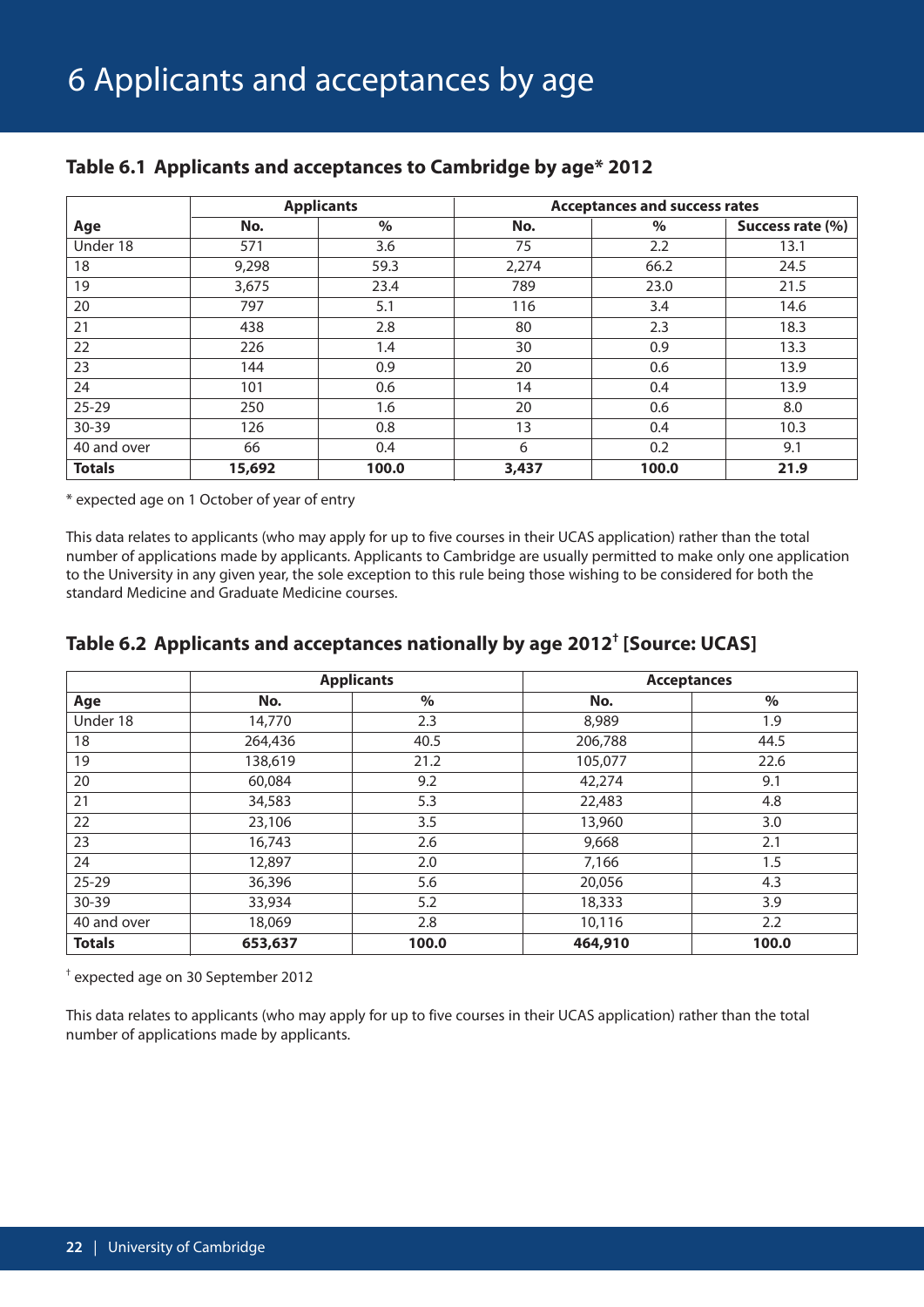## 7 Applicants and acceptances by HE participation neighbourhood (POLAR2 quintile)

#### **Applicants Acceptances and success rates POLAR2 quintile No. % No. % Success rate (%)** 5 4,251 46.5 1,366 52.7 32.1 4 2,187 23.9 608 23.4 27.8 3 1,422 15.6 343 13.2 24.1 2 788 8.6 169 6.5 21.4 1 418 4.6 93 3.6 22.2 Unknown | 76 | 0.8 | 14 | 0.5 | 18.4 **Totals 9,142 100.0 2,593 100.0 28.4**

## **Table 7.1 Home applicants and acceptances to Cambridge by POLAR2 quintile 2012**

This data relates to applicants (who may apply for up to five courses in their UCAS application) rather than the total number of applications made by applicants. Applicants to Cambridge are usually permitted to make only one application to the University in any given year, the sole exception to this rule being those wishing to be considered for both the standard Medicine and Graduate Medicine courses.

POLAR2 is a classification of UK postcode areas showing the participation of young people in higher education (HE), where 5 signifies the highest-participation neighbourhood quintile and 1 the lowest. More information about POLAR2 is available at: **www.hefce.ac.uk/whatwedo/wp/ourresearch/polar/**.

## **Table 7.2 UK domiciled applicants and acceptances nationally by POLAR2 quintile 2012 [Source: UCAS]**

|                 |         | <b>Applicants</b> | <b>Acceptances</b> |       |  |  |
|-----------------|---------|-------------------|--------------------|-------|--|--|
| POLAR2 quintile | No.     | $\%$              | No.                | $\%$  |  |  |
|                 | 145,075 | 26.6              | 112,986            | 27.7  |  |  |
| 4               | 119,091 | 21.9              | 90,310             | 22.2  |  |  |
| 3               | 108,622 | 19.9              | 80,148             | 19.7  |  |  |
|                 | 94,393  | 17.3              | 68,508             | 16.8  |  |  |
|                 | 72,102  | 13.2              | 51,418             | 12.6  |  |  |
| Unknown         | 5,469   | 1.0               | 4,021              | 1.0   |  |  |
| <b>Totals</b>   | 544,752 | 100.0             | 407,391            | 100.0 |  |  |

This data relates to applicants (who may apply for up to five courses in their UCAS application) rather than the total number of applications made by applicants.

POLAR2 is a classification of UK postcode areas showing the participation of young people in higher education (HE), where 5 signifies the highest-participation neighbourhood quintile and 1 the lowest. More information about POLAR2 is available at: **www.hefce.ac.uk/whatwedo/wp/ourresearch/polar/**.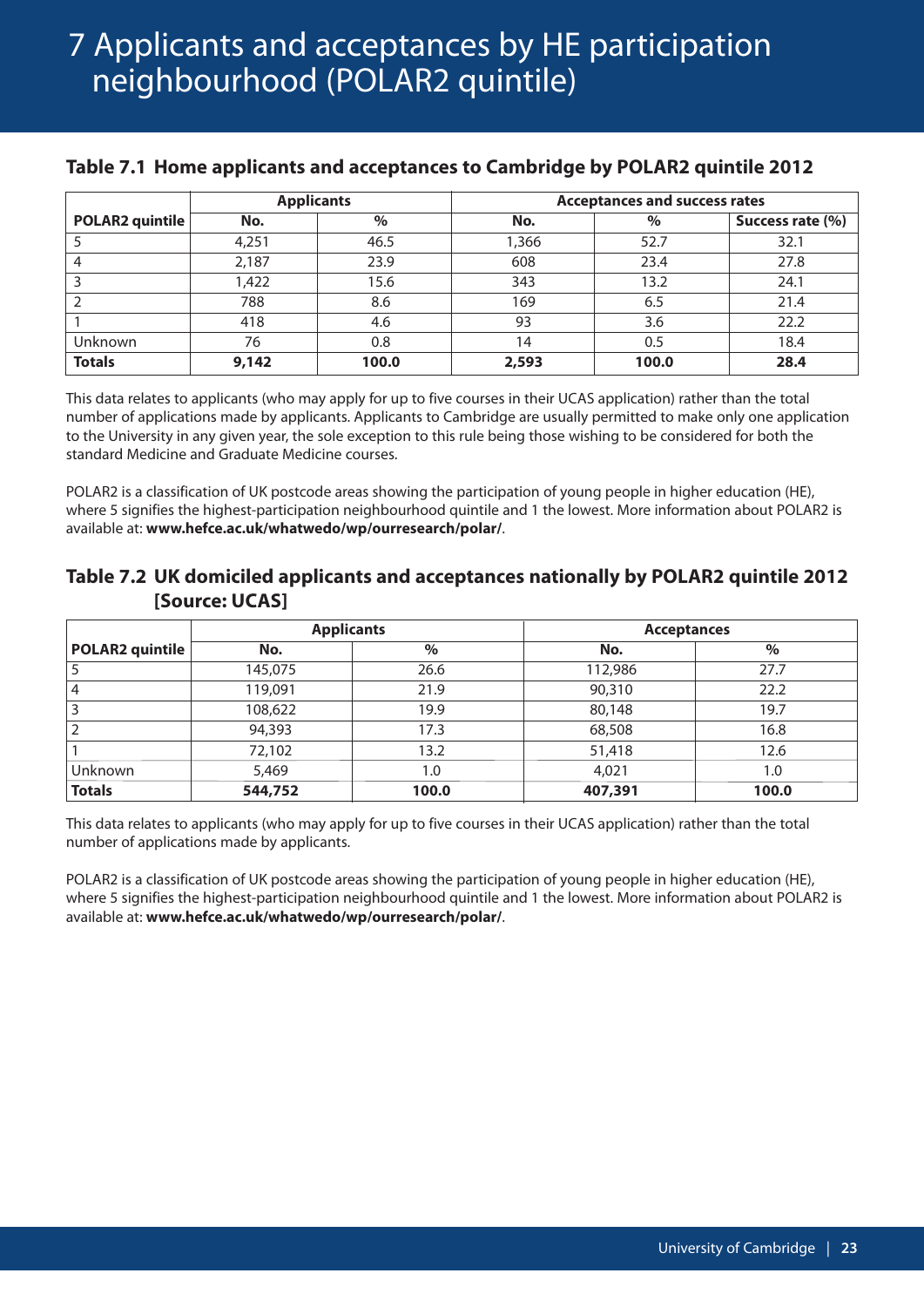|                                 | <b>Applicants</b> |               |              |       | <b>Acceptances and success rates</b> |                |              |       |                  |
|---------------------------------|-------------------|---------------|--------------|-------|--------------------------------------|----------------|--------------|-------|------------------|
| <b>Ethnicity</b>                | <b>Male</b>       | <b>Female</b> | <b>Total</b> | $\%$  | <b>Male</b>                          | <b>Female</b>  | <b>Total</b> | $\%$  | Success rate (%) |
| <b>Black Caribbean</b>          | 11                | 26            | 37           | 0.4   |                                      | 6              | 7            | 0.3   | 18.9             |
| <b>Black African</b>            | 67                | 72            | 139          | 1.5   | 10                                   | 9              | 19           | 0.7   | 13.7             |
| <b>Black Other</b>              | 7                 | 7             | 14           | 0.2   | $\mathbf{1}$                         | 1              | 2            | 0.1   | 14.3             |
| Indian                          | 256               | 159           | 415          | 4.5   | 63                                   | 38             | 101          | 3.9   | 24.3             |
| Pakistani                       | 74                | 41            | 115          | 1.3   | 12                                   | 6              | 18           | 0.7   | 15.7             |
| Bangladeshi                     | 42                | 23            | 65           | 0.7   | 7                                    | $\overline{4}$ | 11           | 0.4   | 16.9             |
| Chinese                         | 119               | 119           | 238          | 2.6   | 31                                   | 42             | 73           | 2.8   | 30.7             |
| Asian Other                     | 79                | 63            | 142          | 1.6   | 16                                   | 10             | 26           | 1.0   | 18.3             |
| Mixed White and Black Caribbean | 22                | 19            | 41           | 0.4   | 4                                    | 3              | 7            | 0.3   | 17.1             |
| Mixed White and Black African   | 23                | 16            | 39           | 0.4   | 4                                    | 3              | 7            | 0.3   | 17.9             |
| Mixed White and Asian           | 117               | 113           | 230          | 2.5   | 42                                   | 39             | 81           | 3.1   | 35.2             |
| Mixed Other                     | 59                | 59            | 118          | 1.3   | 15                                   | 22             | 37           | 1.4   | 31.4             |
| Other                           | 73                | 46            | 119          | 1.3   | 19                                   | 12             | 31           | 1.2   | 26.1             |
| <b>Unknown</b>                  | 277               | 189           | 466          | 5.1   | 17                                   | 8              | 25           | 1.0   | 5.4              |
| White                           | 3,835             | 3,129         | 6,964        | 76.2  | 1,101                                | 1,047          | 2,148        | 82.8  | 30.8             |
| <b>Totals</b>                   | 5,061             | 4,081         | 9,142        | 100.0 | 1,343                                | 1,250          | 2,593        | 100.0 | 28.4             |

## **Table 8.1 Home applicants and acceptances to Cambridge by ethnic origin and gender 2012**

This data relates to applicants (who may apply for up to five courses in their UCAS application) rather than the total number of applications made by applicants. Applicants to Cambridge are usually permitted to make only one application to the University in any given year, the sole exception to this rule being those wishing to be considered for both the standard Medicine and Graduate Medicine courses.

## **Table 8.2 UK domiciled applicants and acceptances nationally by ethnic origin and gender 2012 [Source: UCAS]**

|                                 | <b>Applicants</b> |               |              | <b>Acceptances</b> |             |               |         |       |
|---------------------------------|-------------------|---------------|--------------|--------------------|-------------|---------------|---------|-------|
| <b>Ethnicity</b>                | <b>Male</b>       | <b>Female</b> | <b>Total</b> | $\%$               | <b>Male</b> | <b>Female</b> | Total   | $\%$  |
| <b>Black Caribbean</b>          | 3,179             | 6,285         | 9,464        | 1.7                | 2,400       | 4,187         | 6,587   | 1.6   |
| <b>Black African</b>            | 14,820            | 20,969        | 35,789       | 6.6                | 10,118      | 12,547        | 22,665  | 5.6   |
| <b>Black Other</b>              | 827               | 1,394         | 2,221        | 0.4                | 610         | 932           | 1,542   | 0.4   |
| Indian                          | 8,740             | 9,319         | 18,059       | 3.3                | 6,842       | 7,228         | 14,070  | 3.5   |
| Pakistani                       | 8,675             | 9,249         | 17,924       | 3.3                | 6,513       | 6,761         | 13,274  | 3.3   |
| Bangladeshi                     | 3,029             | 3,211         | 6,240        | 1.1                | 2,335       | 2,486         | 4,821   | 1.2   |
| Chinese                         | 2,007             | 2,156         | 4,163        | 0.8                | 1,626       | 1,702         | 3,328   | 0.8   |
| Asian Other                     | 4,891             | 5,192         | 10,083       | 1.9                | 3,555       | 3,513         | 7,068   | 1.7   |
| Mixed White and Black Caribbean | 2,194             | 3,512         | 5,706        | 1.0                | 1,708       | 2,475         | 4,183   | 1.0   |
| Mixed White and Black African   | 1,108             | 1,400         | 2,508        | 0.5                | 823         | 1,003         | 1,826   | 0.4   |
| Mixed White and Asian           | 2,733             | 3,131         | 5,864        | 1.1                | 2,188       | 2,443         | 4,631   | 1.1   |
| Mixed Other                     | 2,241             | 3,339         | 5,580        | 1.0                | 1,712       | 2,469         | 4,181   | 1.0   |
| Other                           | 3,884             | 4,275         | 8,159        | 1.5                | 2,850       | 3,051         | 5,901   | 1.4   |
| <b>Unknown</b>                  | 3,116             | 2,893         | 6,009        | 1.1                | 2,533       | 2,236         | 4,769   | 1.2   |
| White                           | 171,908           | 235,075       | 406,983      | 74.7               | 135,175     | 173,370       | 308,545 | 75.7  |
| <b>Totals</b>                   | 233,352           | 311,400       | 544,752      | 100.0              | 180,988     | 226,403       | 407,391 | 100.0 |

This data relates to applicants (who may apply for up to five courses in their UCAS application) rather than the total number of applications made by applicants.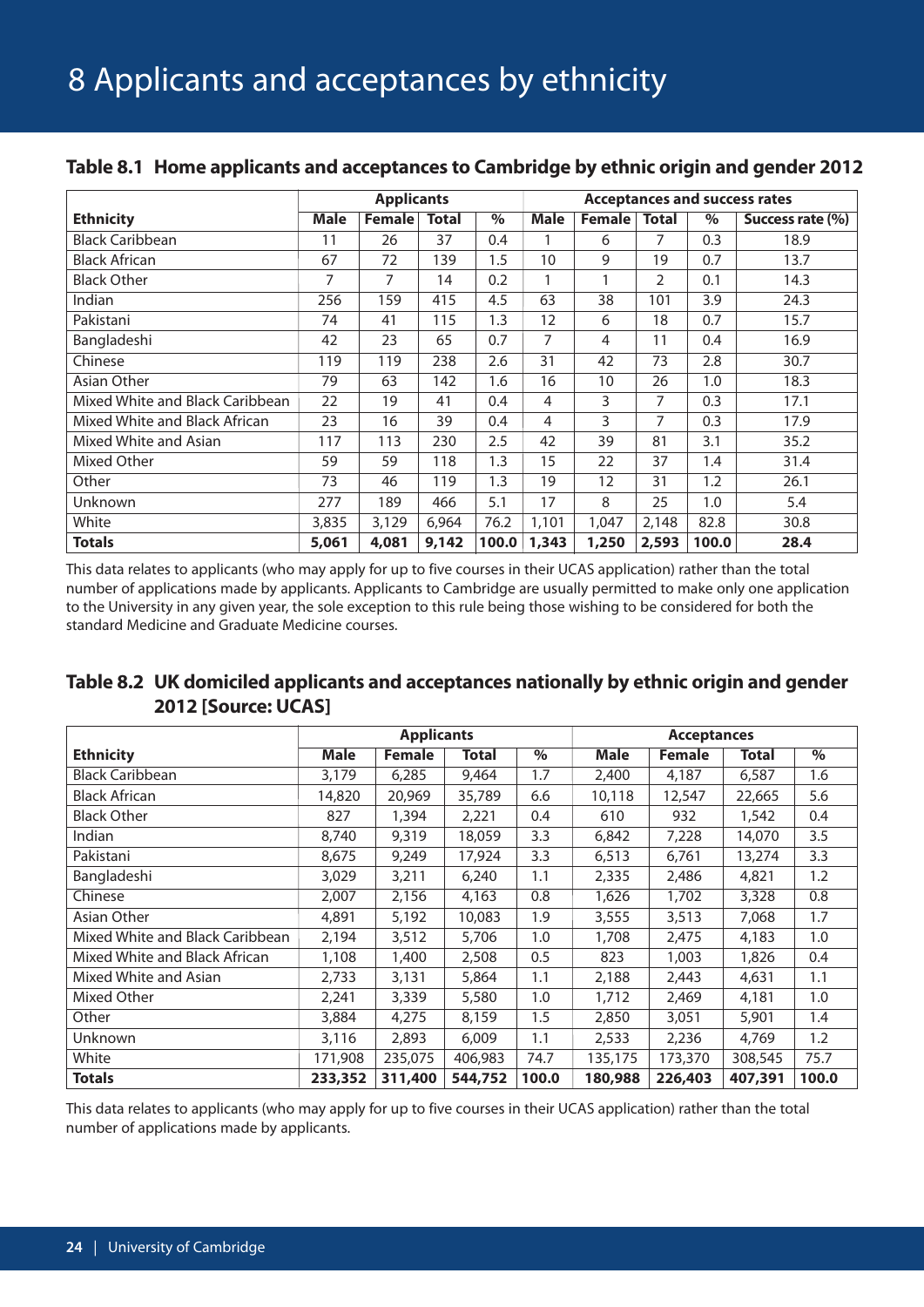|                                                                  |        | <b>Applicants</b> | <b>Acceptances and success rates</b> |       |                  |  |
|------------------------------------------------------------------|--------|-------------------|--------------------------------------|-------|------------------|--|
| <b>Disability</b>                                                | No.    | $\%$              | No.                                  | $\%$  | Success rate (%) |  |
| Autistic spectrum disorder or Asperger's Syndrome                | 69     | 0.4               | 20                                   | 0.6   | 29.0             |  |
| Blind or partially sighted                                       | 19     | 0.1               | 6                                    | 0.2   | 31.6             |  |
| Deaf or serious hearing impairment                               | 13     | 0.1               | C                                    | 0.1   | 15.4             |  |
| Long standing illness (e.g. diabetes, epilepsy, heart condition) | 76     | 0.5               | 14                                   | 0.4   | 18.4             |  |
| Mental health condition                                          | 73     | 0.5               | 14                                   | 0.4   | 19.2             |  |
| Specific learning difficulty (e.g. dyslexia, dyspraxia)          | 356    | 2.3               | 79                                   | 2.3   | 22.2             |  |
| Physical impairment or mobility difficulties                     | 18     | 0.1               | $\mathcal{P}$                        | 0.1   | 11.1             |  |
| Other disability or medical condition                            | 117    | 0.7               | 26                                   | 0.8   | 22.2             |  |
| Two or more of the above                                         | 50     | 0.3               | 11                                   | 0.3   | 22.0             |  |
| No disability declared                                           | 14,901 | 95.0              | 3.263                                | 94.9  | 21.9             |  |
| <b>Totals</b>                                                    | 15,692 | 100.0             | 3,437                                | 100.0 | 21.9             |  |

## **Table 9.1 Applicants and acceptances to Cambridge by disability 2012**

This data relates to applicants (who may apply for up to five courses in their UCAS application) rather than the total number of applications made by applicants. Applicants to Cambridge are usually permitted to make only one application to the University in any given year, the sole exception to this rule being those wishing to be considered for both the standard Medicine and Graduate Medicine courses.

## **Table 9.2 UK domiciled applicants and acceptances nationally by disability 2012 [Source: UCAS]**

|                                                                  |         | <b>Applicants</b> |         | <b>Acceptances</b> |
|------------------------------------------------------------------|---------|-------------------|---------|--------------------|
| <b>Disability</b>                                                | No.     | $\%$              | No.     | $\%$               |
| Autistic spectrum disorder or Asperger's Syndrome                | 2.073   | 0.4               | 1,656   | 0.4                |
| Blind or partially sighted                                       | 561     | 0.1               | 428     | 0.1                |
| Deaf or serious hearing impairment                               | 909     | 0.2               | 641     | 0.2                |
| Long standing illness (e.g. diabetes, epilepsy, heart condition) | 4,251   | 0.8               | 3,012   | 0.7                |
| Mental health condition                                          | 4,188   | 0.8               | 2.847   | 0.7                |
| Specific learning difficulty (e.g. dyslexia, dyspraxia)          | 21,541  | 4.0               | 16,019  | 3.9                |
| Physical impairment or mobility difficulties                     | 1,283   | 0.2               | 952     | 0.2                |
| Other disability or medical condition                            | 4,418   | 0.8               | 3,349   | 0.8                |
| Two or more of the above                                         | 1,444   | 0.3               | 1,038   | 0.3                |
| No disability declared                                           | 504,084 | 92.5              | 377,449 | 92.7               |
| <b>Totals</b>                                                    | 544,752 | 100.0             | 407,391 | 100.0              |

This data relates to applicants (who may apply for up to five courses in their UCAS application) rather than the total number of applications made by applicants.